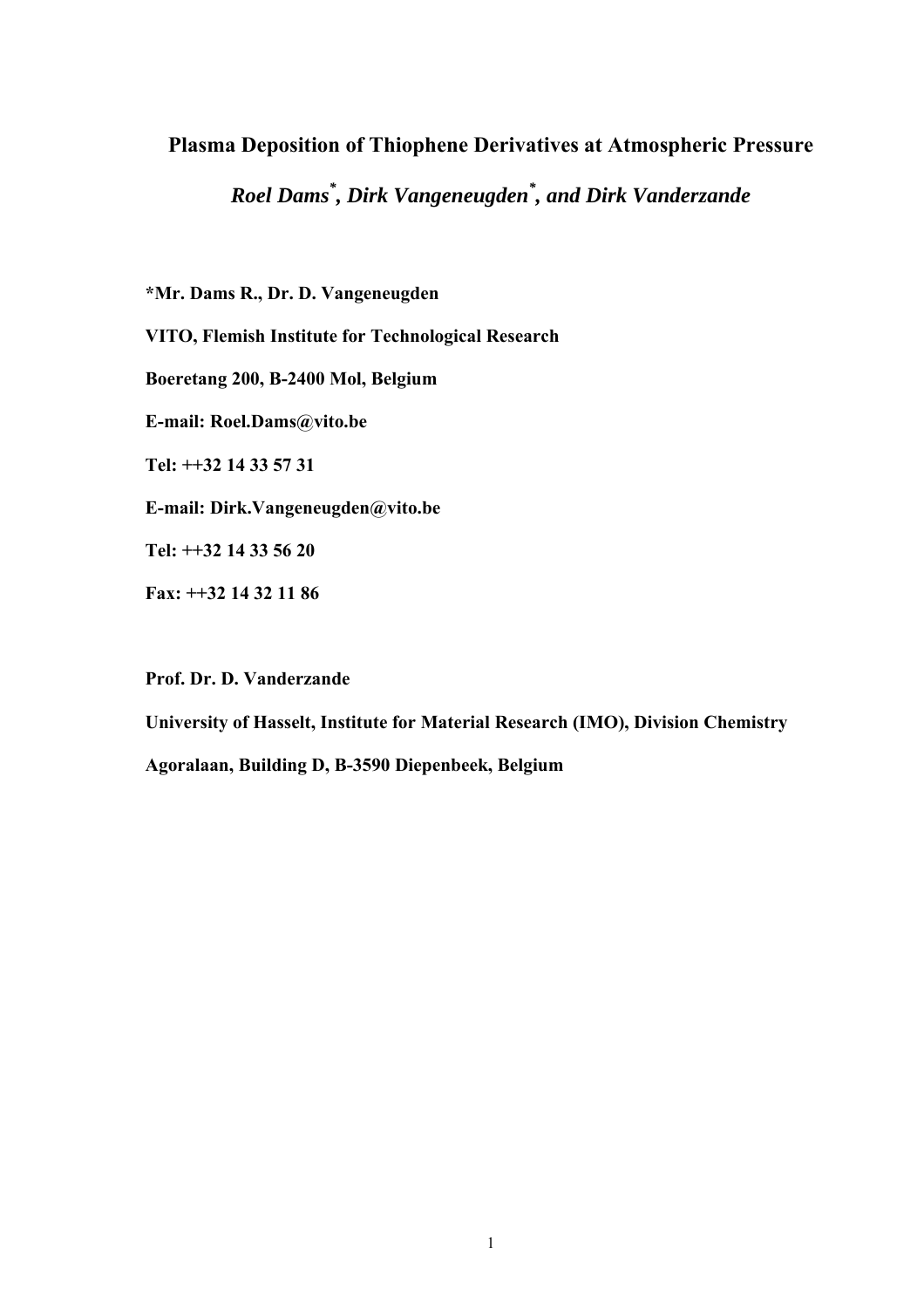# **ABSTRACT**

Plasma deposition of conjugated polymer films at atmospheric pressure is described. The thiophene derivatives, thiophene, 3-methylthiophene and 3,4-ethylenedioxythiophene were used as monomers. The plasma depositions with the different precursors were compared with analytical techniques such as XPS, FT-IR, UV-VIS and resistance measurements. Good results were obtained with pulsed plasma depositions of poly(3,4 ethylenedioxythiophene). Conductivities up to 1 x  $10^{-2}$  S/cm were measured.

Keywords: plasma, atmospheric pressure, conjugated polymer, conducting polymer, thiophene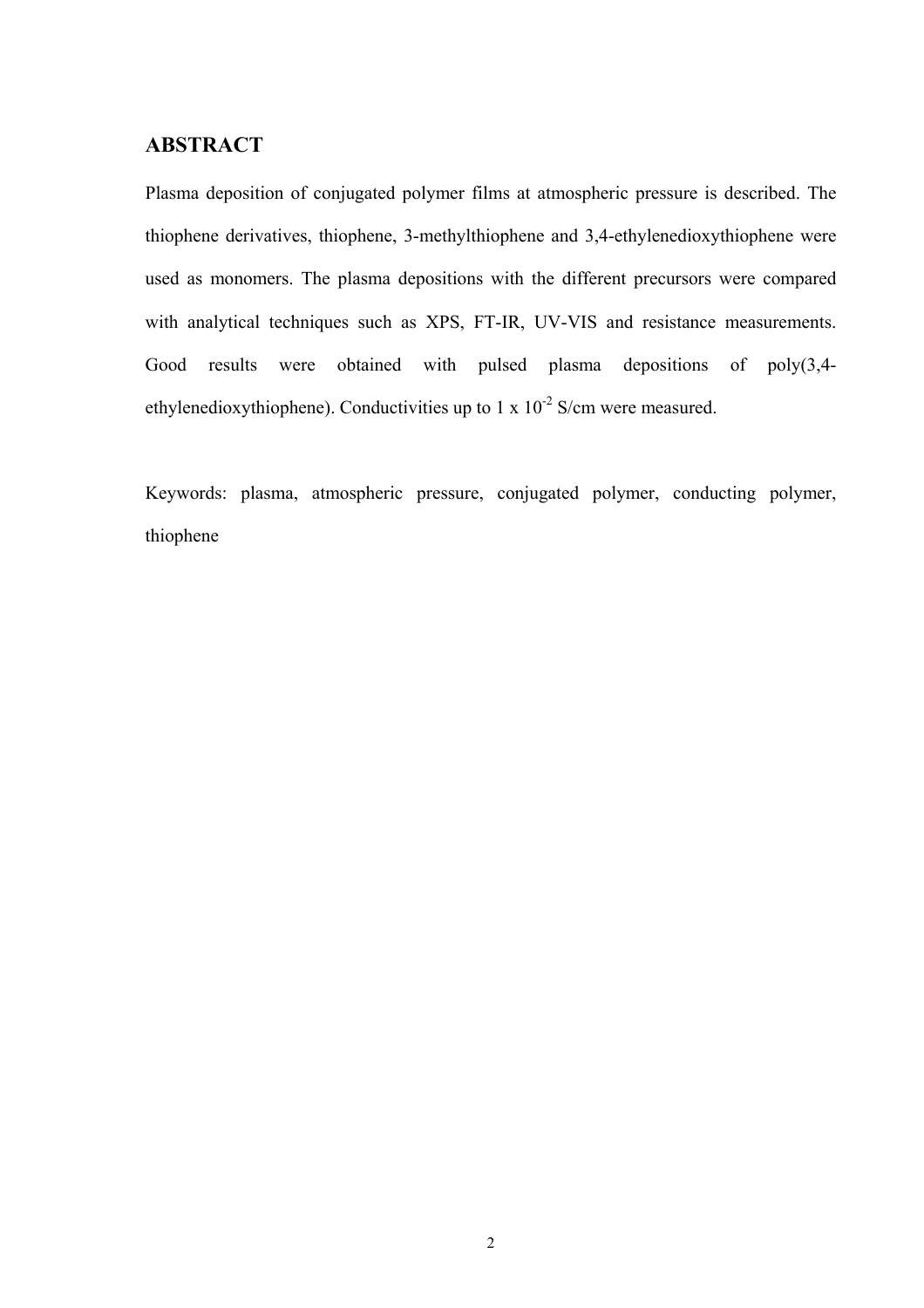## **1. Introduction**

In general, organic polymers are known to be electrical insulators. However, since the revolutionary discovery of conductivity in doped polyacetylene in 1977 by the groups of Alan J. Heeger, Alan G. MacDiarmid and Hideki Shirakawa<sup>[1]</sup> (Nobel Prize in chemistry, 2000), a new group of polymers i.e. conjugated polymers, was born. Nowadays, conjugated polymers are the subject of numerous investigations towards their applicability in polymeric LEDs<sup>[2-3]</sup>, organic thin film transistors (OTFTs)<sup>[4]</sup>, photo detectors<sup>[5]</sup>, (bio)sensors<sup>[6]</sup>, hybrid and/or all organic solar cells and photovoltaics<sup>[7]</sup>, corrosion inhibiting coatings<sup>[8]</sup> and antistatic layers. The main advantages for applying conjugated polymers are the production of large-area applications, film flexibility and reduced production cost.

Chemical and electrochemical synthesis of conjugated polymer coatings is well described in literature<sup>[9-10]</sup>. However, both methods have their drawbacks. In general, the typical structure with alternate single and double bonds leads to rigid, insoluble polymers. Processing of the polymers, resulting from chemical polymerization is therefore difficult. If the substrate is conductive, this problem can be solved by using electropolymerization with deposition directly on the substrate. Nevertheless, both chemical and electrochemical synthesis, are usually performed in batch processes. This is the reason why, until today, they are only used for small scale applications with high added values. High speed, in-line processing, with low production cost, is not yet possible.

Recently, synthesis of thin polymer films by use of plasma polymerization has emerged as an interesting new approach. Plasma polymerization is a 'dry' technique that doesn't require the use of solvents. From an ecological and economical point of view, the absence of solvents and solvent waste offers a lot of advantages. At first, plasma polymerization was used for the formation of thin passive layers but it has recently found it's way towards other applications. Some of those applications incorporate the deposition of conjugated polymers.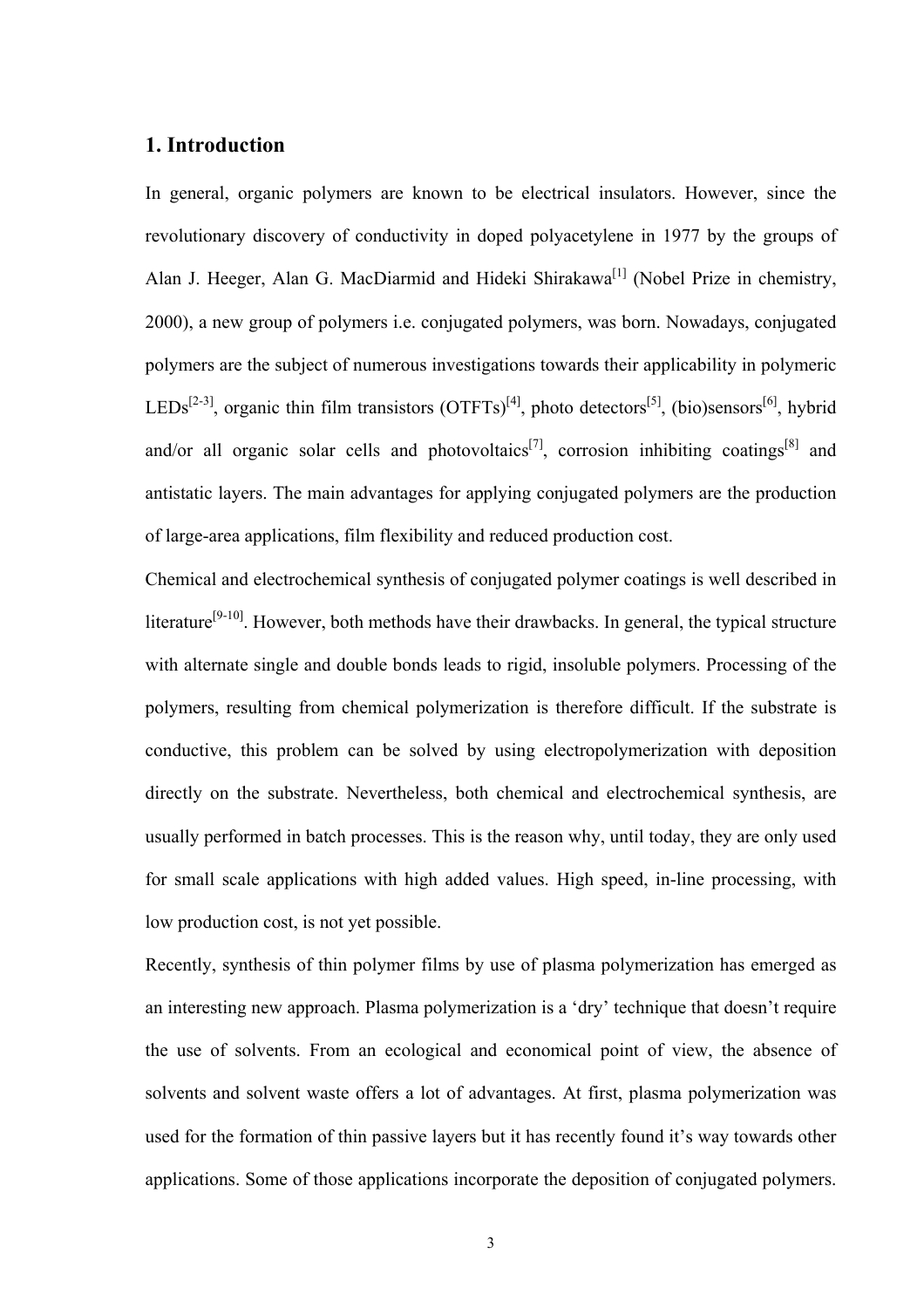Plasma polymerizations of thiophene and derivatives at low pressure have already been reported<sup>[11-27]</sup>. However, since this technique requires a high vacuum, it can only be done in a batch process. For continuous processing, polymerization should be done in a plasma reactor that can work at atmospheric pressure.

In this paper, plasma polymerization of thiophene derivatives at atmospheric pressure is described. Besides the possibility of in-line processing, plasma polymerization at atmospheric pressure has some other advantages over deposition at low pressure. Since the chance that a gas molecule collides with another is higher at atmospheric pressure than in vacuum, energy transfer is more efficient. At vacuum pressure, the monomer molecules are often fragmented, because the plasma species are highly energetic. The lower energy of plasma species at atmospheric pressure results in a better retention of the chemical structure. This theory is confirmed by Groenewoud et al.<sup>[27]</sup>, who demonstrated that, even with a small pressure increase (from 0.06 mbar to 0.3 mbar), fragmentation of thiophene can be decreased.

This article reports the possibility to deposit conjugated polymer coatings from thiophene derivatives with a plasma reactor, working at atmospheric pressure. Coatings deposited from thiophene, 3-methylthiophene and 3,4-ethylenedioxythiophene, are compared. A detailed characterization is done with the help of conventional techniques such as FT-IR, UV/VIS and XPS.

## **2. Results and Discussion**

#### **2.1. Synthesis**

Plasma polymerization at atmospheric pressure of three different thiophene derivatives (Figure 1) is demonstrated. The monomers used, are thiophene (Th), 3-methylthiophene (3MeTh) and 3,4-ethylenedioxythiophene (EDOT). The reaction conditions are presented in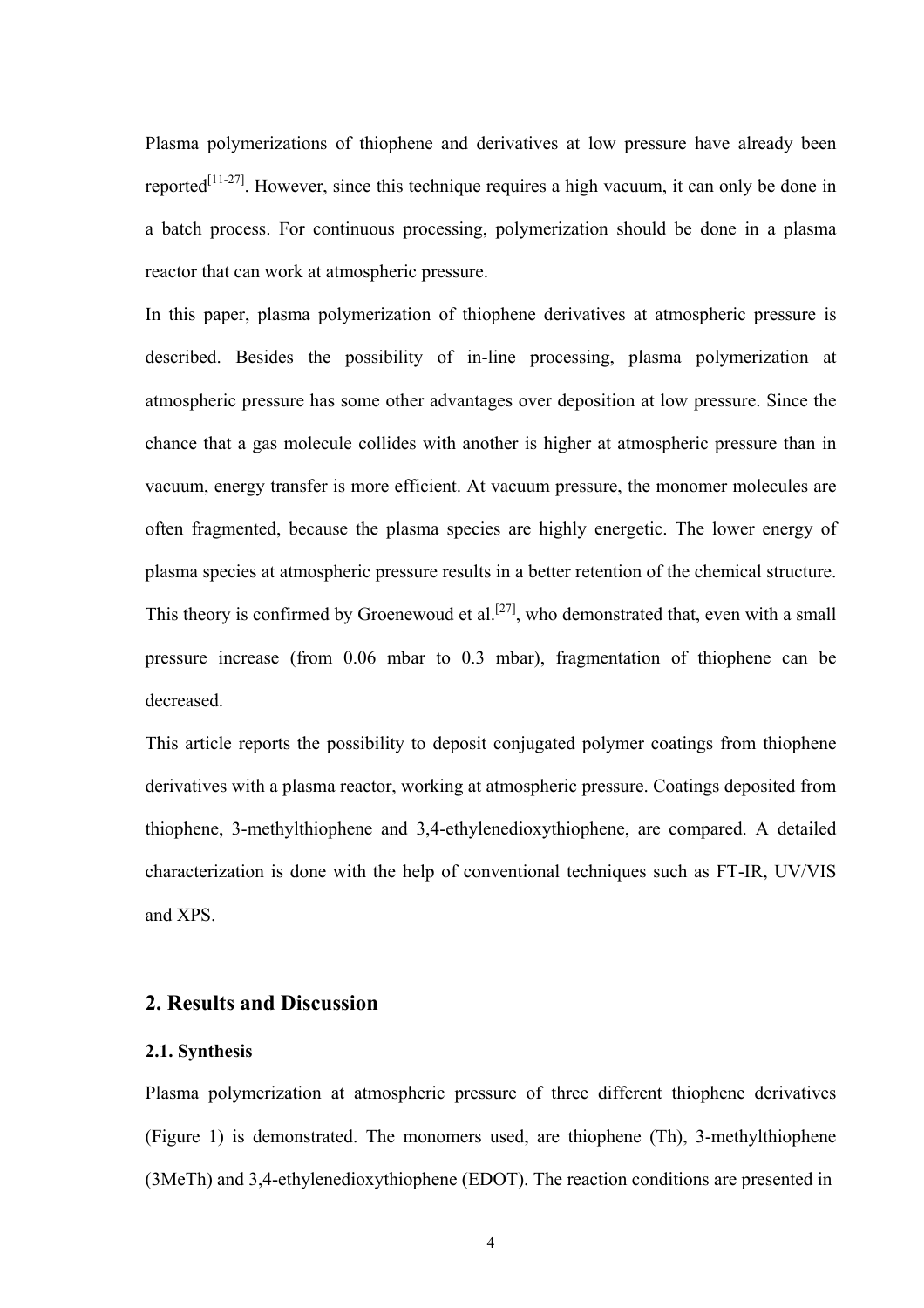

Figure 1: Structure of three thiophene derivatives: (a) thiophene (Th); (b) 3-methylthiophene (3MeTh); (c) 3,4-ethylenedioxythiophene (EDOT).

Table 1. Plasma conditions during polymerization of thiophene, 3-methylthiophene and EDOT at atmospheric pressure.

| $N^{\circ}$             | <b>Monomer</b> | Power                | <b>Gas flow</b> | % Oxygen         | <b>Reaction</b>     |
|-------------------------|----------------|----------------------|-----------------|------------------|---------------------|
|                         |                | (W/cm <sup>2</sup> ) | $(l/min)^{[a]}$ |                  | mode <sup>[b]</sup> |
|                         | Th             | 0.27                 | 23              | $\boldsymbol{0}$ | Continuous          |
| $\mathbf{2}$            | Th             | 0.27                 | 23              | 0.7              | Continuous          |
| 3                       | 3MeTh          | 0.27                 | 23              | $\boldsymbol{0}$ | Continuous          |
| $\overline{\mathbf{4}}$ | 3MeTh          | 0.27                 | 23              | 0.7              | Continuous          |
| 5                       | <b>EDOT</b>    | 0.36                 | 13              | 1.2              | Pulsed              |

[a] The carrier gas is nitrogen in all experiments.

[b] EDOT is polymerized in a block wave pulsed mode with a 10s wave length. This means that the power is switched on for 5s and switched off for another 5s.

table 1. The monomers thiophene and 3-methylthiophene polymerize easily in an atmospheric pressure plasma. As shown in table 2, the deposition rate in a nitrogen plasma is quite high. When a small amount of oxygen  $(1\%)$  is added to the carrier gas, the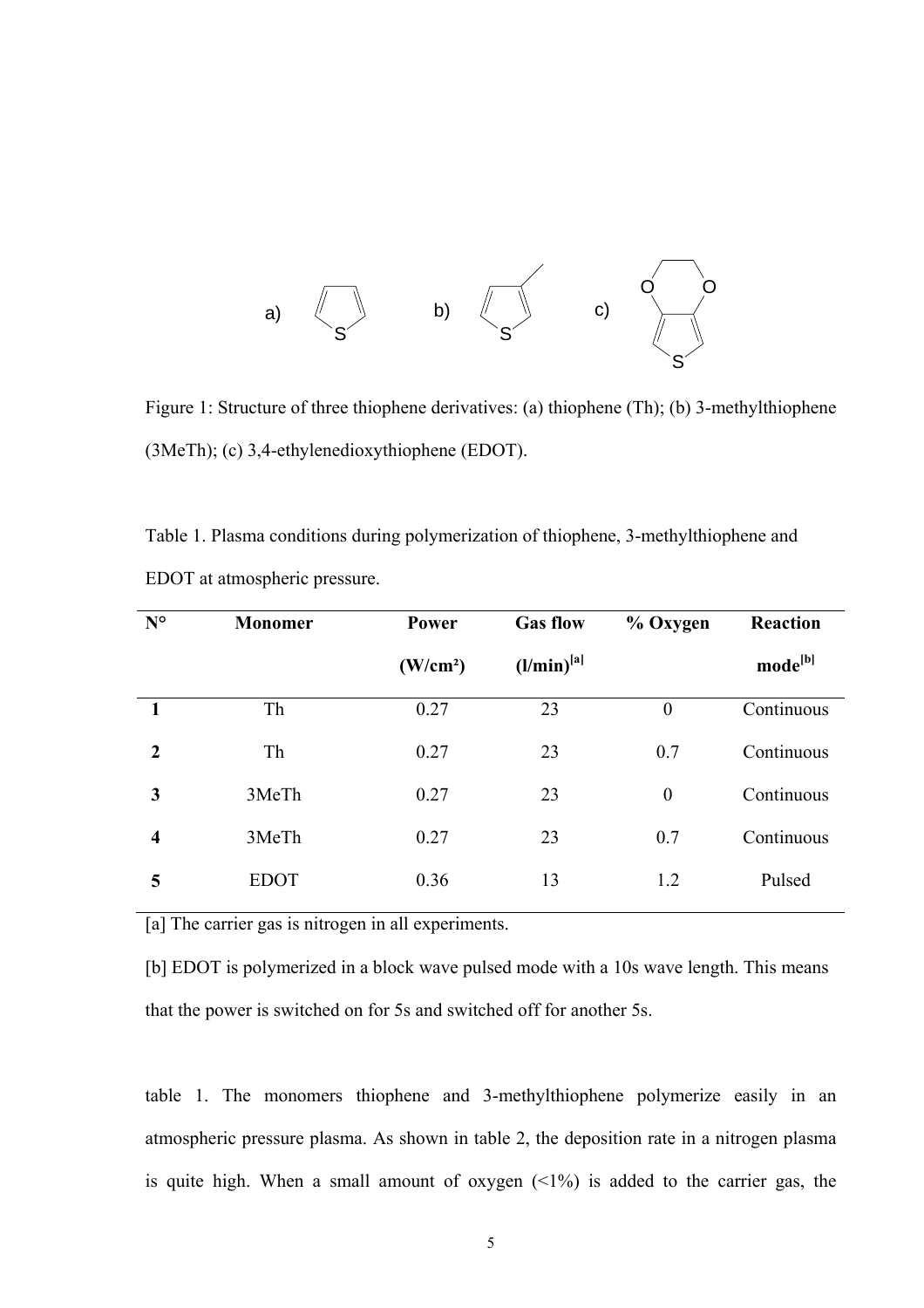deposition rate increases even more. When polymerized in traditional wet chemical techniques, thiophene derivatives polymerize following an oxidative condensation mechanism. The addition of oxygen to the plasma discharge, results in the formation of strongly oxidizing species like oxygen radicals and ozone. Since this fastens the plasma polymerization, the reaction mechanism for plasma deposition is probably also oxidative. All the polymerizations done with thiophene, as well as with 3-methylthiophene result in yellow brown coatings. This colour differs significantly from the polymers synthesized with the traditional techniques (both polythiophene and poly(3-methylthiophene) have a red colour in their undoped state).

| $N^{\circ}$             | Monomer     | $Oxygen^{[a]}$ | Position <sup>[b]</sup> | <b>Deposition rate</b> |
|-------------------------|-------------|----------------|-------------------------|------------------------|
|                         |             |                | (cm)                    | (nm/min)               |
| 1                       | Th          |                | 5                       | 220                    |
| $\overline{2}$          | Th          | $^{+}$         | 5                       | 330                    |
| 3                       | 3MeTh       |                | 5                       | 210                    |
| $\overline{\mathbf{4}}$ | 3MeTh       | $^{+}$         | 5                       | 260                    |
| 5a                      | <b>EDOT</b> | $^{+}$         | 5                       | 70                     |
| 5 <sub>b</sub>          | <b>EDOT</b> | $^{+}$         | 10                      | 20                     |

Table 2. Deposition rate of plasma polymerized thiophene derivatives

 $[a]$  (+) Oxygen is present in the carrier gas; (-) No oxygen in the carrier gas.

[b] The position of the sample on the electrode is presented as the distance from the gas inlet.

It's more difficult to obtain a plasma coating at atmospheric pressure with the EDOT monomer (table 1). To obtain a coating with this monomer, a small amount of oxygen is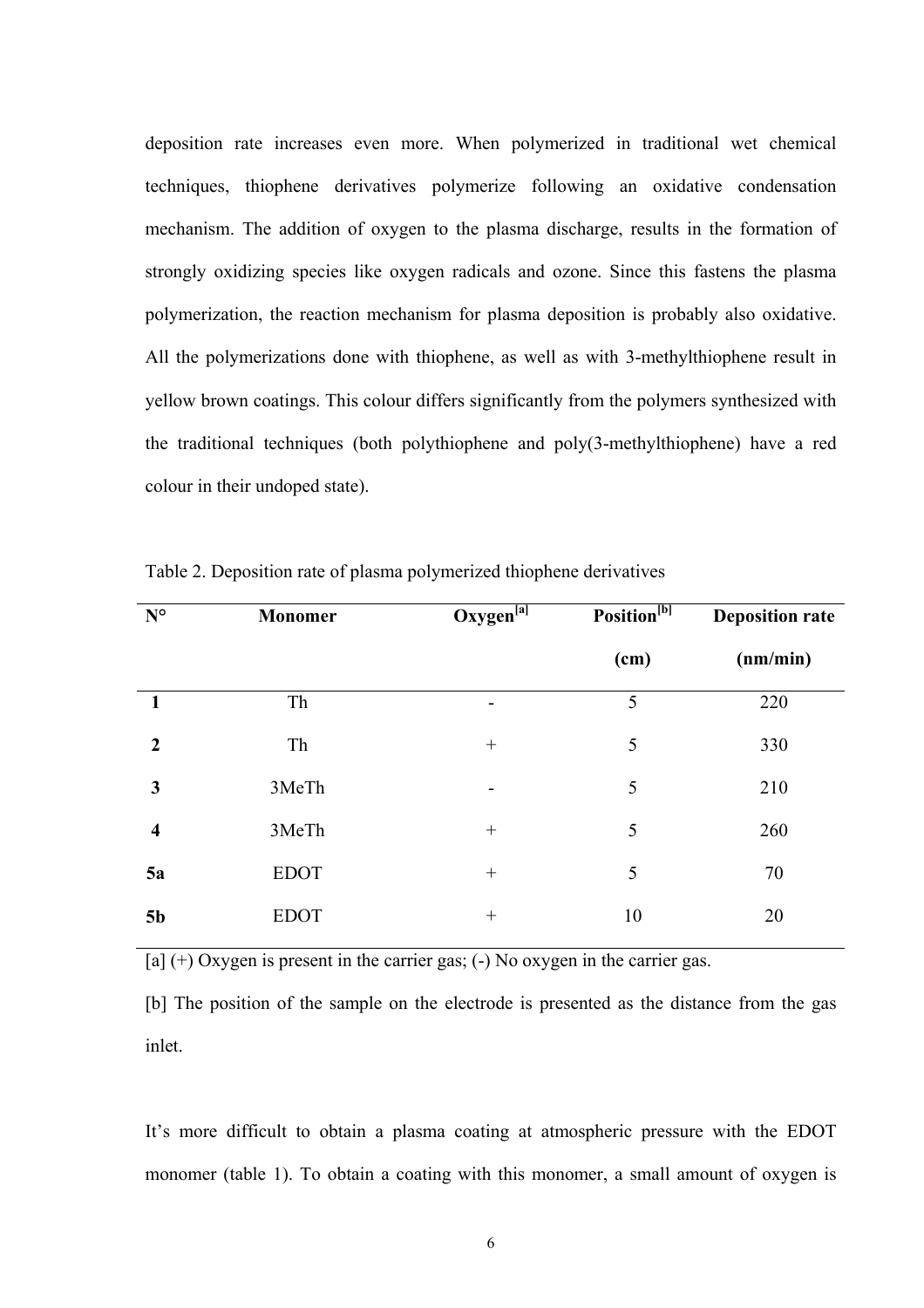necessary. Furthermore, the reaction must occur in a pulsed power mode. This means that the power is repeatedly switched on for 5s and then switched off for another 5s, during plasma polymerization. Table 2 shows that the deposition rate with this technique depends on the distance from the gas inlet. Close to the gas inlet deposition is three times faster then at a distance of 10 cm. The colour is also different in these two plasma regions. Close to the gas inlet, the colour is green-blue, while at a larger distance, a blue colour can be observed. A possible explanation for this phenomenon can be found in concentration differences. When plasma deposition is done in a continuous mode, a brown coating is formed close to the gas inlet. Further away from the gas inlet, there is no deposition at all. This means that plasma deposition is fast, close to the gas inlet, were the concentration is highest. At a larger distance, monomer concentration is too far reduced to form the polymer. The brown colour indicates that the so formed polymer differs from the one polymerized with traditional techniques. The monomer appears to be (partially) fragmented. When the on/off pulsed mode is used, the situation is different. During the first plasma off time, the plasma reactor is filled with the monomer, but with a concentration gradient. During the on time, polymer deposition (of the brown polymer) starts, but with high deposition rate close to the gas inlet where monomer concentration is high and slow deposition rate further away from the gas inlet where monomer concentration is low. When the plasma is turned off again, new monomer is mixed with the active species that are still present in the reactor. These active species start polymerization in less severe conditions, with formation of the actual blue polymer. This polymerization reaction occurs at the complete surface of the electrode. During the off time, the concentration gradient is also established again, which makes the cycle complete.

The nice results, obtained with the pulsed plasma polymerization of the EDOT monomer, suggest that pulsing could also be interesting for the plasma polymerization of thiophene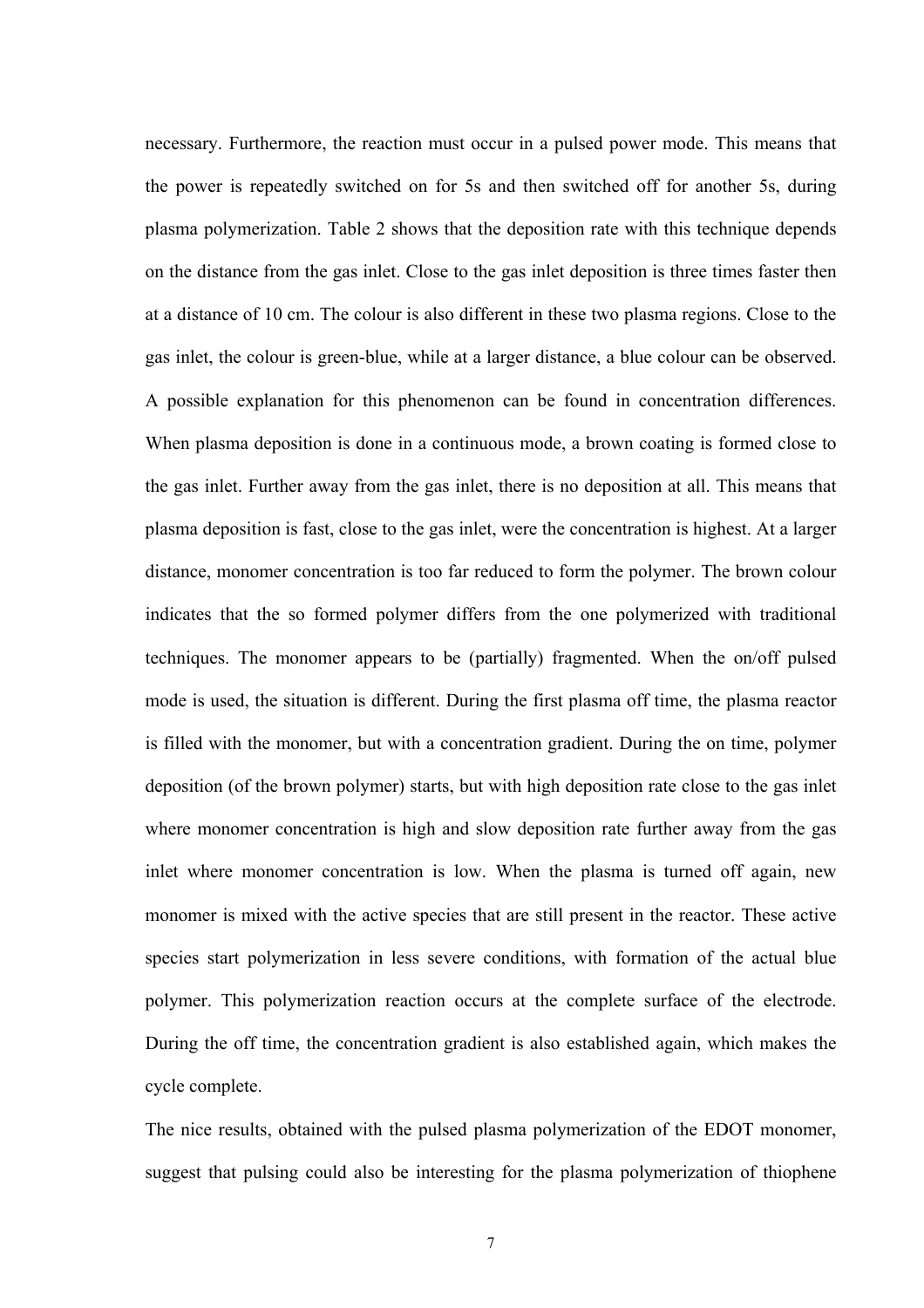and 3-methylthiophene. However, pulsed plasma depositions with these monomers still resulted in brown-yellow coatings. Probably, there is no polymerization during the plasma off times.

## **2.2. Composition**

The atomic composition of the plasma deposited coatings is studied with XPS spectroscopy. The results are shown in table 3. For the plasma depositions with thiophene (1-2), the expected structural formula is C4S. This carbon/sulphur ratio can indeed be calculated with XPS. It is a little bit higher because of the elimination of some sulphur compounds. Remarkable is that even when there is no oxygen added to the carrier gas, a quite high oxygen concentration can be found in the resulting coating. This can be explained by both oxygen traces in the plasma reactor and by reaction with air after the reactor is opened. Since XPS spectroscopy only measures the composition of the surface of the coating, one can expect that reaction with surrounding air after plasma polymerization might be an important reason for the high oxygen concentration. Oxygen concentration in the bulk of the coating might be lower. As expected, the oxygen concentration increases when oxygen is added to the carrier gas. Both depositions with thiophene contain a small amount of nitrogen, resulting from reaction with the carrier gas.

Table 3. Atomic composition of plasma polymerized thiophene derivatives, measured by XPS spectroscopy.

|      |                          | N° Monomer Oxygen <sup>[a]</sup> Position <sup>[b]</sup> (cm) %S %C %O %N Formula |  |  |                                     |
|------|--------------------------|-----------------------------------------------------------------------------------|--|--|-------------------------------------|
| - Th | <b>Contract Contract</b> | $\sim$ $\sim$                                                                     |  |  | 15 66 16 3 $C_{4,4}SO_{1,1}N_{0,2}$ |
| Th   |                          | $\sim$ 5                                                                          |  |  | 15 63 20 2 $C_{4,2}SO_{1,3}N_{0,1}$ |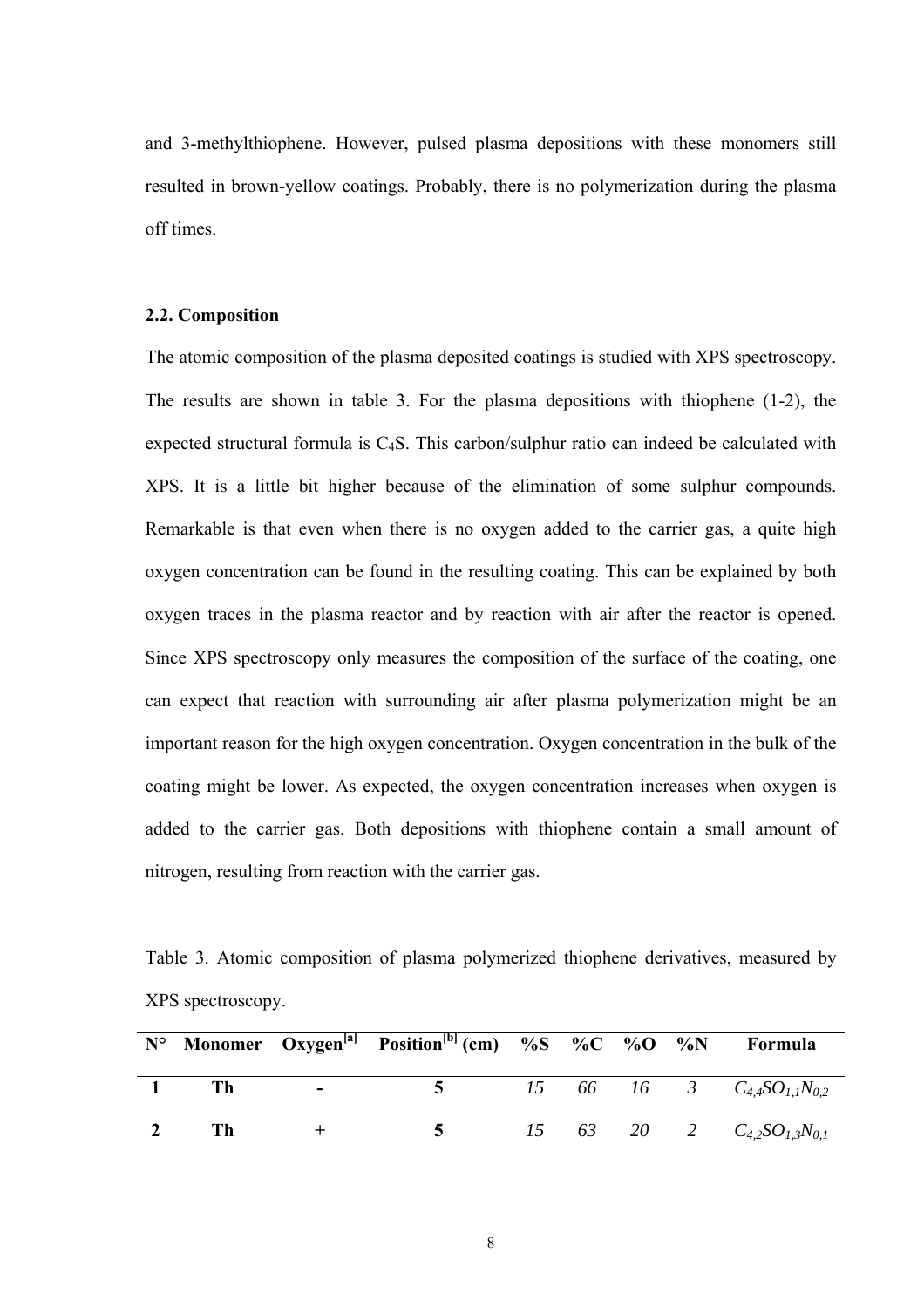| 3              | 3MeTh       | $\blacksquare$ | 5 <sup>7</sup> |  |  | 15 72 9 4 $C_{4.8}SO_{0.6}N_{0.3}$  |
|----------------|-------------|----------------|----------------|--|--|-------------------------------------|
|                | 4 3MeTh     | $^{+}$         | $5^{\circ}$    |  |  | 13 67 17 3 $C_{5,2}SO_{1,3}N_{0,2}$ |
|                | 5a EDOT     | $^{+}$         | $5^{\circ}$    |  |  | 8 60 30 2 $C_{7,5}SO_{3,8}N_{0,3}$  |
| 5 <sub>b</sub> | <b>EDOT</b> | $\pm$          | 10             |  |  | 9 58 31 2 $C_{6,4}SO_{3,4}N_{0,2}$  |

 $[a]$  (+) Oxygen is present in the carrier gas; (-) No oxygen in the carrier gas.

[b] The position of the sample on the electrode is presented as the distance from the gas inlet.

Plasma deposition with 3-methylthiophene (3-4) is expected to result in polymer coatings with structural formula  $C_5S$ . XPS measurements show that the expected carbon/sulphur ratio can indeed be found in the plasma coating. When no oxygen is added to the carrier gas, the oxygen concentration is lower, compared to the deposition with thiophene (1). Apparently the methyl group in the 3-position delays the reaction with oxygen. Again, one must keep in mind that this concentration is measured at the surface of the coating and that oxygen concentration in the bulk might be lower. Addition of oxygen to the carrier gas with formation of ozone and oxygen radicals, results in an increase of the oxygen amount in the coating. A small amount of nitrogen is also built in by reaction with the carrier gas.

Plasma deposition with EDOT is expected to result in coatings with structural formula  $C_6O_2S$ . Table 3 shows that the results are different for the coating deposited close to the gas inlet (5a) and the coating deposited at a distance of 10 cm from the gas inlet (5b). Close to the gas inlet, the carbon concentration in the coating is higher than expected. This is due to the elimination of sulphur compounds. Further away from the gas inlet, the carbon/sulphur ratio is respected better. Also the oxygen concentration is higher than the expected value in both depositions. The addition of oxygen to the carrier gas results in the formation of some additional oxygen functionalities in the plasma deposited coating. Although the carrier gas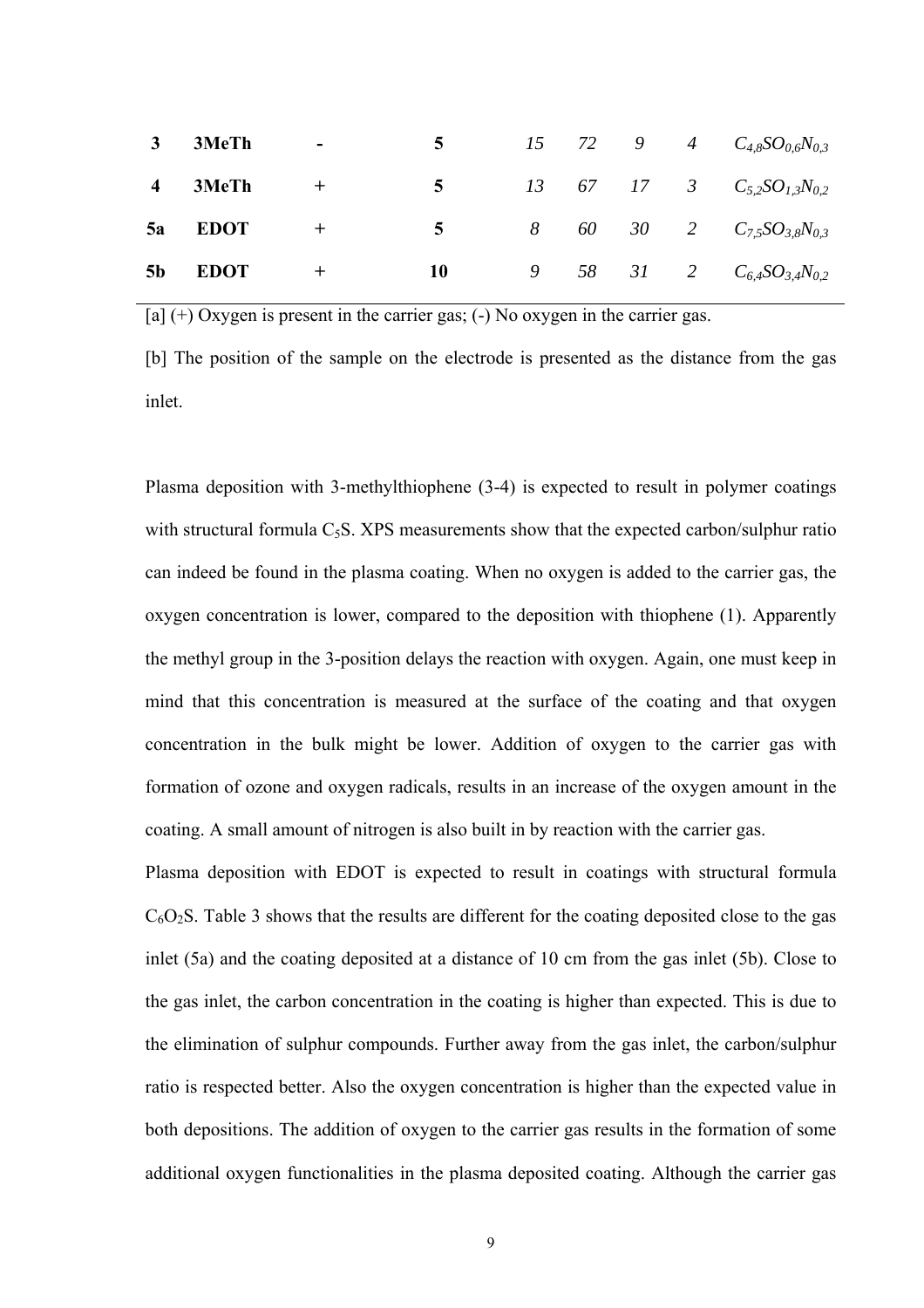mainly exists out of nitrogen gas, only a small amount of nitrogen is found in the plasma coatings.

In conclusion can be stated that plasma depositions with thiophene, 3-methylthiophene and EDOT can be done with good retention of the carbon/sulphur ratio of the monomer. The carrier gas, containing nitrogen and oxygen, is also built into the plasma coatings.

#### **2.3. Chemical Structure**

Chemical structure of the samples is studied with infrared spectroscopy. The FT-IR spectra are shown in figures 2,3 and 4. Figure 2 presents the infrared spectra of the plasma polymerized polythiophene synthesized in a nitrogen plasma (A) and a nitrogen/oxygen plasma (B). These spectra are compared with the spectrum of the original monomer (C). A detailed peak assignment is presented in table 4. Both spectra, (A) and (B) show peaks around 1410 cm<sup>-1</sup>, and 600 cm<sup>-1</sup>, which can be characterized by the C=C stretch in the aromatic 5-ring and the ring vibration respectively. This means that at least a part of the original monomer structure is still present in the final coating. Note that the frequency, position and the number of these peaks is influenced by the conjugation length, morphology and doping state of the conjugated polymers. Differences between the two polymer spectra and between polymer and monomer spectra are thus expected. Both spectra, also show an absorption peak around  $3030 \text{ cm}^{-1}$ , which comes from the C-H stretching vibration on position 3 and 4 of the thiophene ring. This proves that the plasma polymerized coating still contains double bonds. Around  $3100 \text{ cm}^{-1}$ , the C-H stretch on the 2 and 5 position of the thiophene ring can be seen. One should expect that when polymerization occurs in a traditional way, this absorption is no longer present in the polymer spectrum, since polymerization occurs in the 2 and 5 position. Plasma polymerization thus results in low molecular weight polymers that are highly branched (polymerization in 3 and 4 position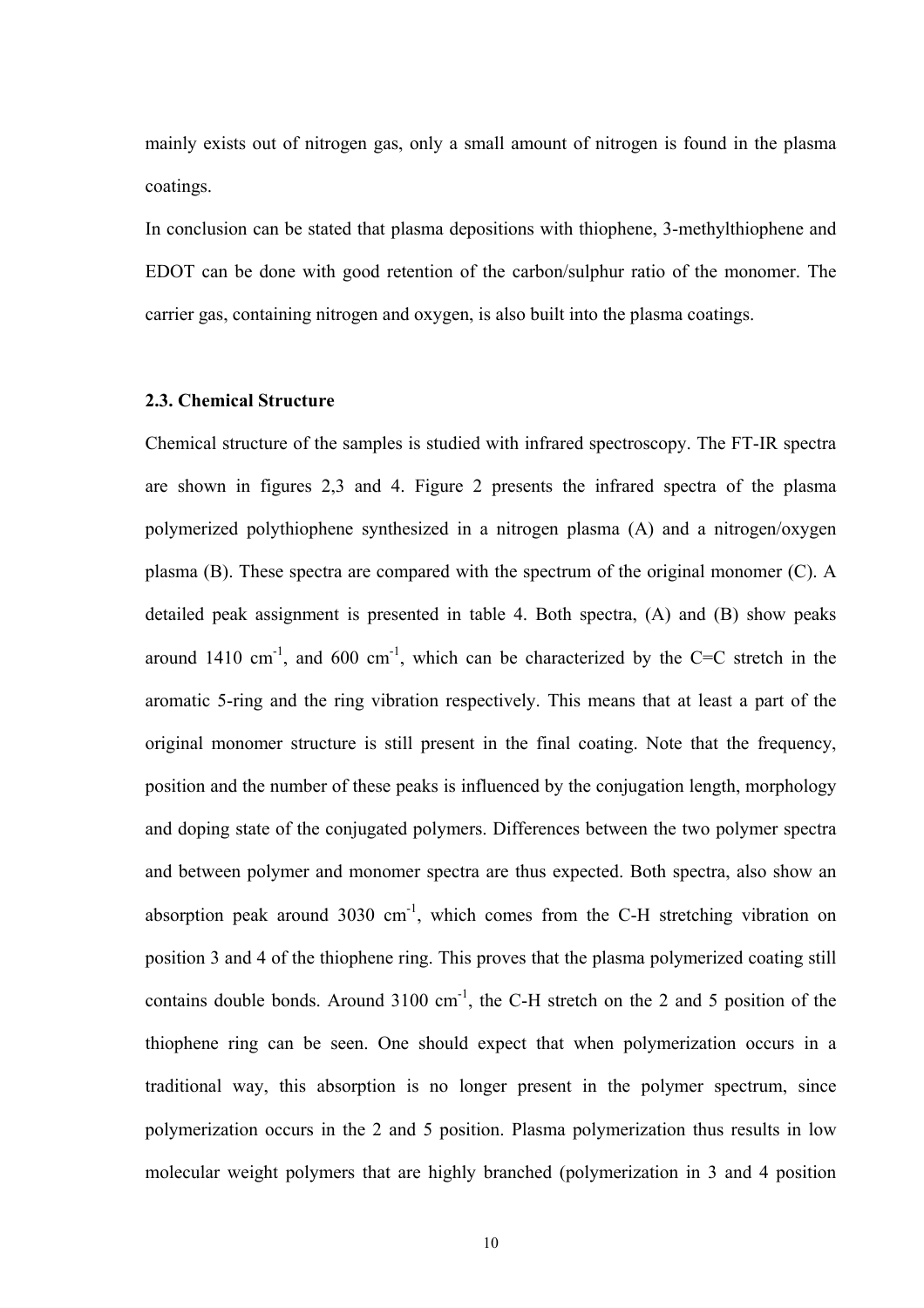instead of 2 and 5). Certain absorptions in the infrared region that are not present in the monomer spectrum suggest fragmentation of the monomer structure. Evidence for saturated carbons can be found in the C-H stretching vibrations around 2900 cm<sup>-1</sup>. Around 2200 cm<sup>-1</sup>, the C-C alkyne stretching vibration can be seen. The presence of an alkyne C-H stretching vibration around  $3300 \text{ cm}^{-1}$  shows that this alkyne function is situated at the end of the polymer chains. It seems that the polymerization reaction doesn't continue at the place were the alkyne function is formed. Although no oxygen is added, when the monomer is polymerized in a nitrogen plasma, the infrared spectrum (figure 2A) still shows the presence of some absorption bands around  $1650 \text{ cm}^{-1}$ , which is typical for carbonyl functions. This might be due to the oxygen traces in the carrier gas or reactor. Oxygen forms ozone and oxygen radicals in the plasma, which have the ability to break double bonds with the formation of ketones (or aldehydes). Three types of ketones can be found in the spectrum. The one at 1715 cm<sup>-1</sup> is typical for saturated ketones. When the ketone function is  $\alpha$ ,  $\beta$ unsaturated, it's absorption frequency decreases  $(1666 \text{ cm}^{-1})$ . The lowest carbonyl stretching frequency at  $1634 \text{ cm}^{-1}$ , might be due to a ketone function with a more extended conjugation or one that has a decreased frequency because of hydrogen bonding (e.g. enolized 1,3-diketone). When oxygen is added to the carrier gas (figure 2B), the plasma consists of an even higher ozone concentration. This results in stronger carbonyl absorptions around 1650 cm-1. The carbonyl functions that appear in these plasma polymerized polythiophene coatings make the coating very hydrophilic. As a result water from the surrounding air is easily absorbed, which is the reason for the strong (water) O-H stretching bands around  $3400 \text{ cm}^{-1}$  that appear in all the spectra.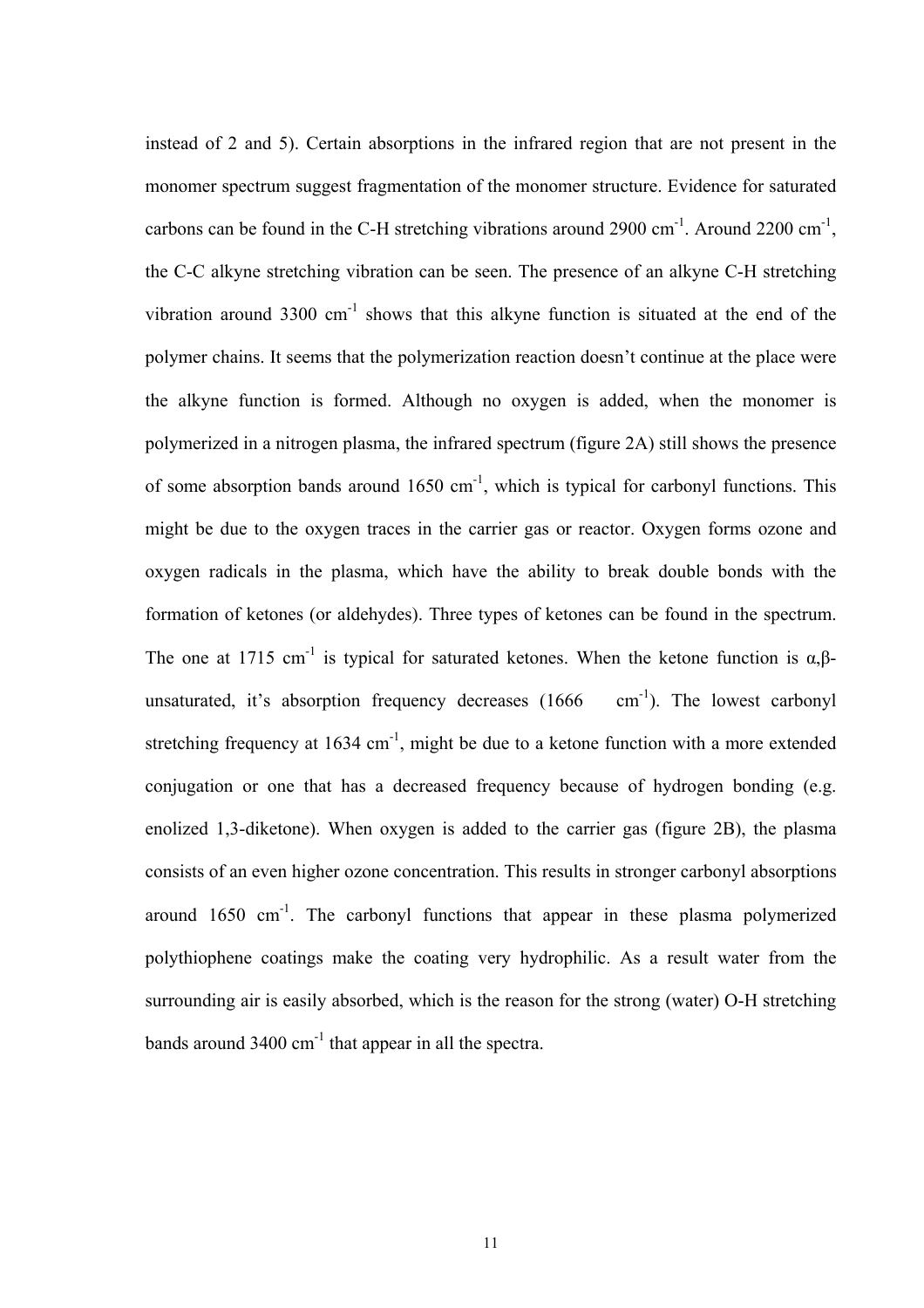

Figure 2: Infrared spectra of (A) polythiophene plasma polymerized in nitrogen gas, (B) polythiophene plasma polymerized in a nitrogen/oxygen mixture, (C) the monomer thiophene.

Table 4: Detailed infrared peak assignment of (A) polythiophene plasma polymerized in nitrogen (B) polythiophene plasma polymerized in a nitrogen/oxygen mixture (C) the monomer thiophene.

| <b>Vibration</b>        | $A$ (cm <sup>-1</sup> ) | $B$ (cm <sup>-1</sup> ) | $C$ (cm <sup>-1</sup> ) |
|-------------------------|-------------------------|-------------------------|-------------------------|
| <b>O-H</b> stretch      | 3434                    | 3439                    |                         |
| $C\equiv C$ -H stretch  | 3282                    | 3273                    |                         |
| $C=C-H$ stretch         | $3026 + 3102$           | $3035 + 3097$           | $3073 + 3108$           |
| $C$ - $C$ - $H$ stretch | 2918+2963               | 2923                    | ۰                       |
| $C \equiv C$ stretch    | 2214                    | 2219                    | -                       |
| $C=O$ stretch           | $1634+1666+1715$        | $1625+1665+1720$        |                         |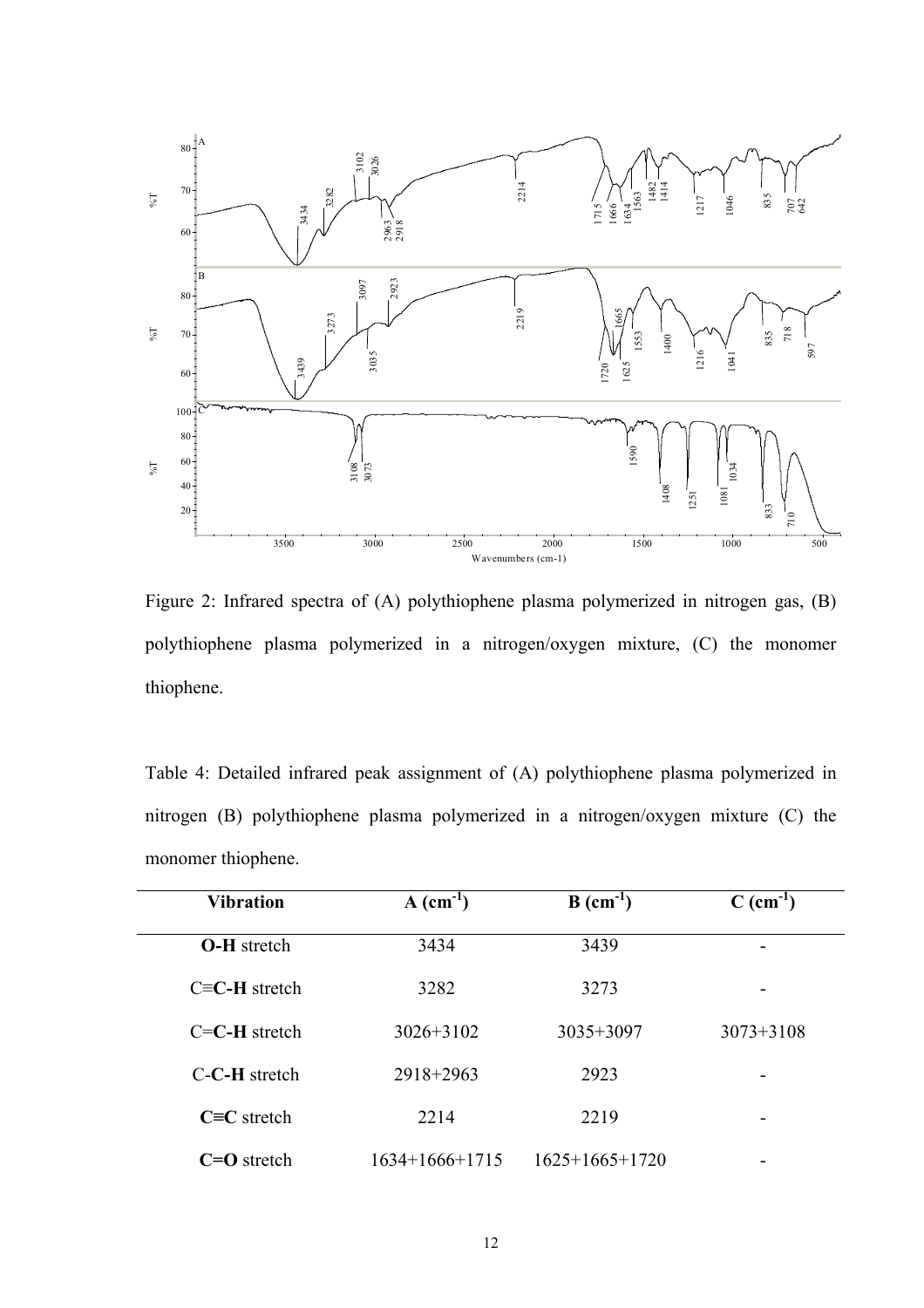| $C=C$ stretch                | $1414+1482+1563$ | $1400+1553$   | $1408 + 1590$    |
|------------------------------|------------------|---------------|------------------|
| <b>C-H</b> in plane bend     | $1046 + 1216$    | $1041 + 1216$ | $1034+1081+1251$ |
| C-S stretch                  | 835              | 835           | 833              |
| <b>C-H</b> out of plane bend | 707              | 718           | 710              |
| ring in plane deformation    | 642              | 597           | out of range     |
|                              |                  |               |                  |



Figure 3: Infrared spectra of (A) poly(3-methylthiophene) plasma polymerized in nitrogen gas, (B) poly(3-methylthiophene) plasma polymerized in a nitrogen/oxygen mixture, (C) the monomer 3-methylthiophene.

Table 5: Detailed infrared peak assignment of (A) poly(3-methylthiophene) plasma polymerized in nitrogen (B) poly(3-methylthiophene) plasma polymerized in a nitrogen/oxygen mixture (c) the monomer 3-methylthiophene.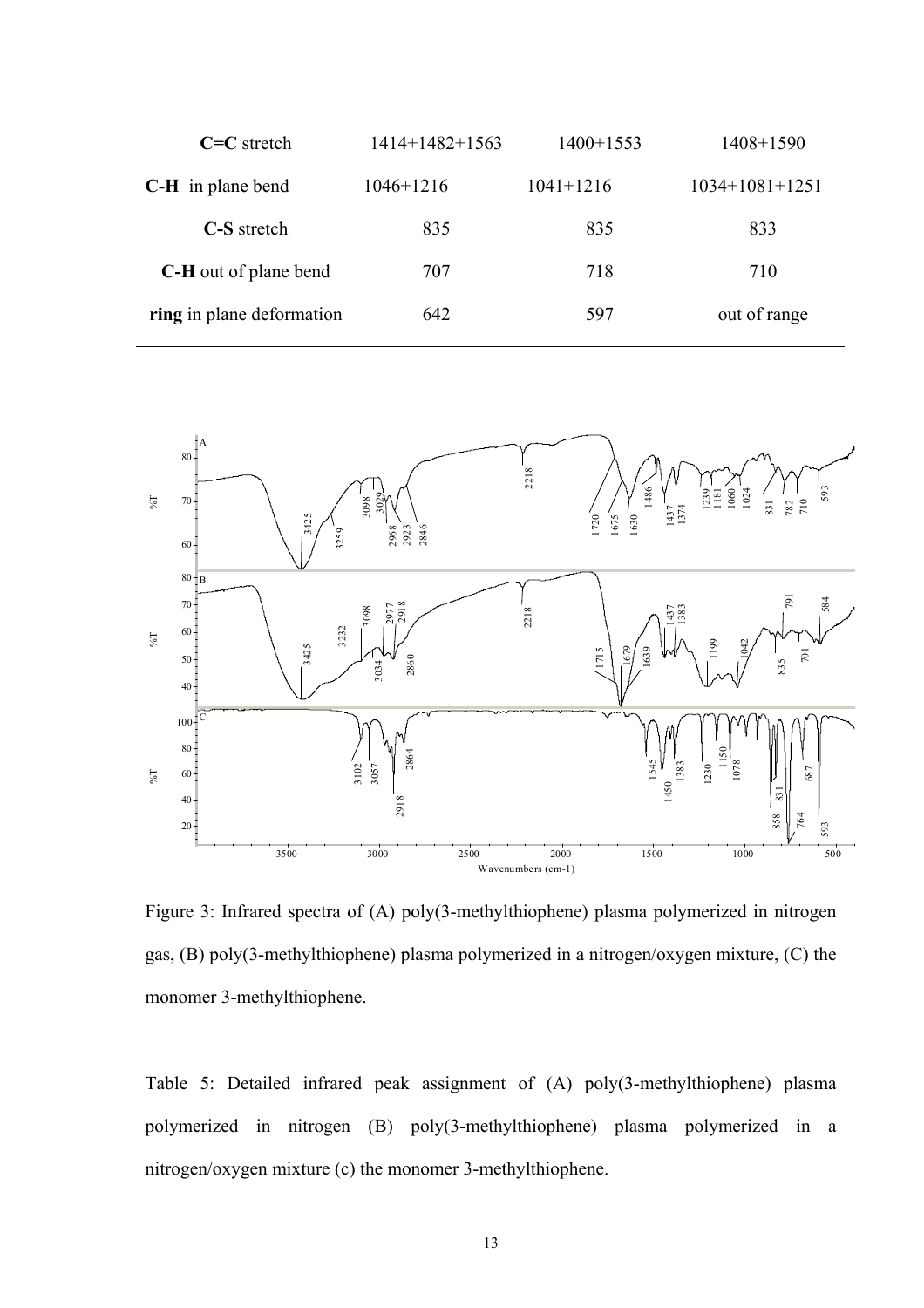| <b>Vibration</b>          | $A$ (cm <sup>-1</sup> ) | $B$ (cm <sup>-1</sup> ) | $C$ (cm <sup>-1</sup> ) |
|---------------------------|-------------------------|-------------------------|-------------------------|
| <b>O-H</b> stretch        | 3425                    | 3425                    |                         |
| $C = C - H$ stretch       | 3259                    | 3232                    |                         |
| $C = C - H$ stretch       | $3029 + 3098$           | $3034 + 3098$           | $3057 + 3102$           |
| C-C-H stretch             | 2846-2968               | 2860-2977               | 2864-2970               |
| $C=C$ stretch             | 2218                    | 2218                    |                         |
| $C = O$ stretch           | $1630+1675+1720$        | $1639+1679+1715$        |                         |
| $C=C$ stretch             | $1437 + 1486$           | 1437                    | 1545                    |
| <b>C-H</b> deformations   | 850-1450                | 850-1450                | 850-1450                |
| C-S stretch               | 831                     | 835                     | 831                     |
| C-H out of plane bend     | $710+782$               | $701 + 791$             | $687 + 764$             |
| ring in plane deformation | 593                     | 584                     | 593                     |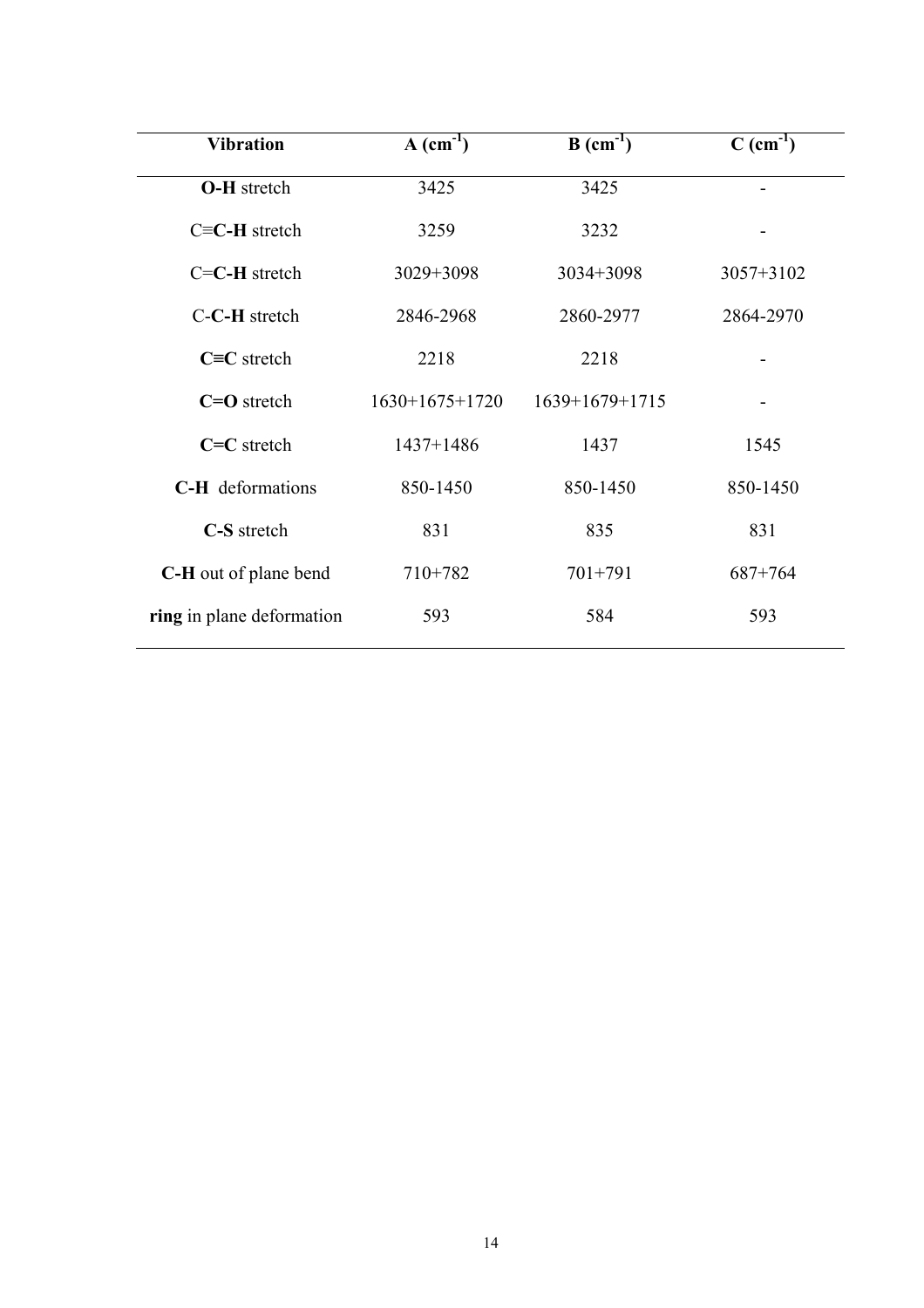

Figure 4: : Infrared spectra of (A) polyEDOT plasma polymerized at 5 cm from the gas inlet, (B) polyEDOT plasma polymerized at 10 cm from the gas inlet, (C) the monomer EDOT.

Table 6: Detailed infrared peak assignment of (A) polyEDOT plasma polymerized at 5 cm from the gas inlet, (B) polyEDOT plasma polymerized at 10 cm from the gas inlet, (C) the monomer EDOT.

| <b>Vibration</b>    | $A$ (cm <sup>-1</sup> ) | $B$ (cm <sup>-1</sup> ) | $C$ (cm <sup>-1</sup> ) |
|---------------------|-------------------------|-------------------------|-------------------------|
| <b>O-H</b> stretch  | 3425                    | 3434                    |                         |
| $C = C - H$ stretch | -                       | 3111                    | 3106                    |
| C-C-H stretch       | 2876-2937               | 2932                    | 2868-2985               |
| $C=O$ stretch       | $1635+1734$             | $1630+1733$             | -                       |
| $C=C$ stretch       | 1482                    | 1482                    | 1486+1581               |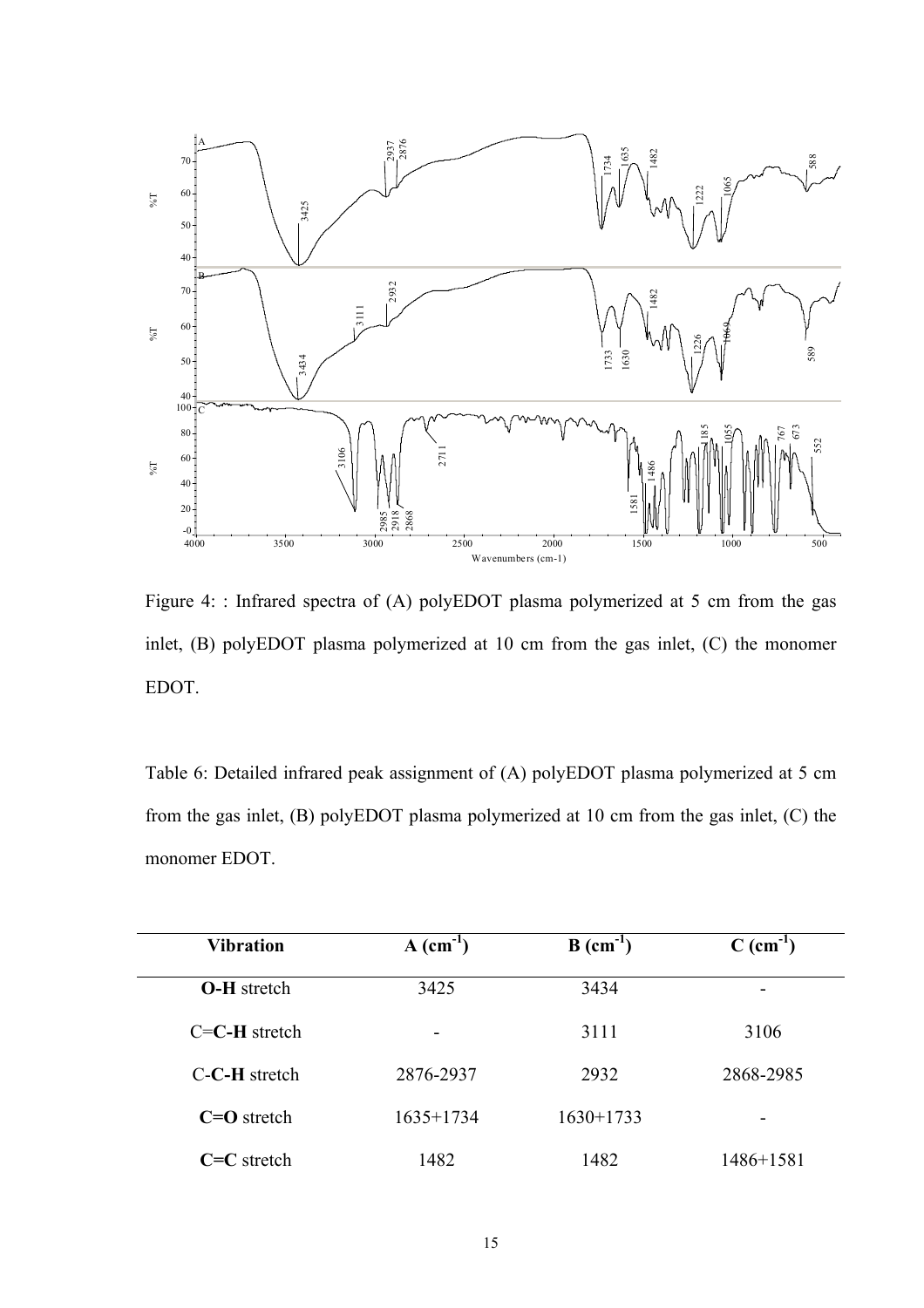| <b>C-H</b> deformations      | 850-1500    | 850-1500                 | 850-1500      |
|------------------------------|-------------|--------------------------|---------------|
| <b>C-O</b> stretch           | $1065+1222$ | $1069+1226$              | $1055 + 1185$ |
| <b>C-H</b> out of plane bend | -           | $\overline{\phantom{a}}$ | $673+767$     |
| ring in plane deformation    | 588         | 589                      | 552           |

FT-IR spectra of the coatings polymerized from 3-methylthiophene, as well as the monomer spectrum are presented in figure 3. A detailed peak assignment is presented in table 5. The results with this monomer are similar to those with thiophene. Again, the aromatic ring structure is found in the plasma deposited coating (bands around  $1440 \text{ cm}^{-1}$  and  $600 \text{ cm}^{-1}$ ), as well as the double bonds  $(3030 \text{ cm}^{-1}$  - not very clear due to overlap with the water O-H stretching band). C-H stretching at  $3100 \text{ cm}^{-1}$ , is an indication of low molecular weight and non conventional cross linking. Some evidence for fragmentation is also seen. Terminal alkyne (3300 cm<sup>-1</sup>, 2200 cm<sup>-1</sup>) and ketone functions (around 1650 cm<sup>-1</sup>) are formed. The infrared spectra of the polymers plasma polymerized in nitrogen and a nitrogen/oxygen mixture, are very similar. Although a difference might be seen when looking at the carbonyl peaks. Besides the higher intensity of the carbonyl peaks, when oxygen is used, there is also a difference in the ratio between the different ketone functions. There are almost no saturated ketones (around 1715 cm-1) present in the coating when the plasma contains only nitrogen. The number of saturated ketones increases when oxygen is added to the plasma carrier gas, which is an indication for a decrease in conjugation length. This might again be explained by the higher breakdown of double bonds by ozone and radical oxygen, when oxygen is present in the plasma carrier gas.

Figure 4 presents the FT-IR spectra of the coatings polymerized from EDOT, as well as the monomer spectrum. A detailed peak assignment is presented in table 6. A comparison is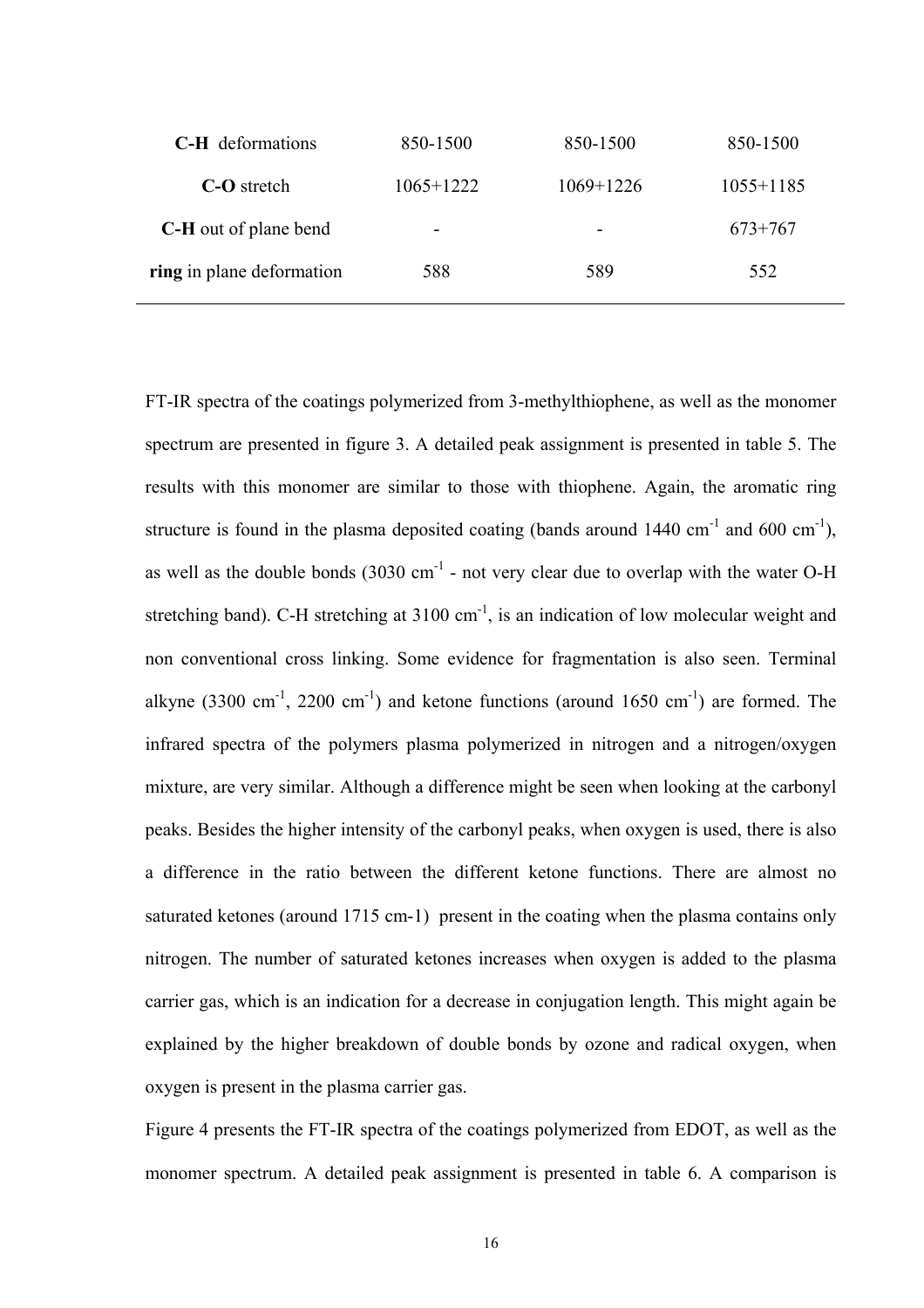made between the sample polymerized close to the gas inlet (A) and the one located at 10 cm form the gas inlet (B). Close to the gas inlet, the polyEDOT coating does not show the C-H stretch at 3100 cm<sup>-1</sup>, that can be found in the monomer spectrum (C). This means that most rings are substituted at the 2 and 5 position, as expected in a normal polymerization mechanism. Furthermore, there are no absorption peaks at  $2200 \text{ cm}^{-1}$ , which means that alkyne functions are not present. Infrared absorption around  $1480 \text{ cm}^{-1}$  (C=C stretch in ring) and 590  $cm^{-1}$  (ring in plane vibration) are indications that at least a part of the monomer ring structure is still present in the coating. However, there is still some fragmentation, which might be caused by the ozone and oxygen radicals, that originate from the oxygen added to the carrier gas. The ozone and oxygen radicals can break double bonds and lead to ketones (or aldehydes) and esters. The ketone can be clearly seen in the infrared spectrum around 1630 cm<sup>-1</sup>. Besides the infrared absorption of ketone functions, there's another carbonyl absorption present at  $1725 \text{ cm}^{-1}$ . This peak is typical for ester functions, that can originate from the breaking of the double bond next to the six ring ether function of EDOT (figure 1c). Both the ketone and ester functions are α,β-unsaturated. The sample that is polymerized at a distance of 10 cm from the gas inlet shows a similar spectrum (figure 4B). However some differences can be found. The shoulder at  $3100 \text{ cm}^{-1}$  (C-H stretch on double bonds) shows that not all EDOT rings are substituted at the 2 and 5 positions. This is an indication for low molecular weight polymers. Another difference is found in the carbonyl absorptions. The ester carbonyl absorption at  $1725 \text{ cm}^{-1}$  is not so strong as in the sample close to the gas inlet. This is an indication that there is less fragmentation further away from the gas inlet. These results confirm the reaction mechanism that was stated earlier. During the plasma on time, coating is only formed close to the gas inlet. Degree of fragmentation is then high in the highly reactive plasma. When the plasma power is turned off, reaction occurs at the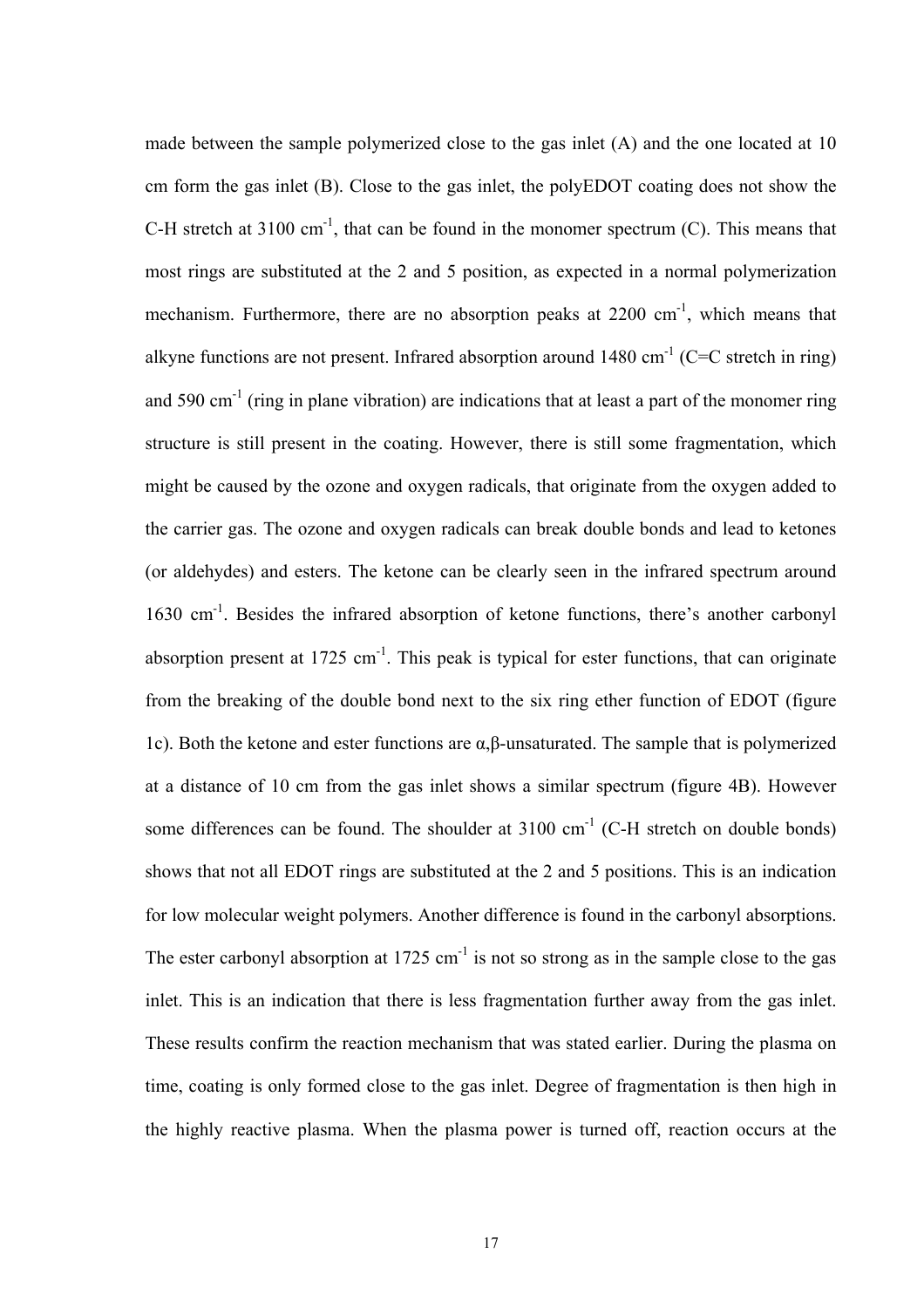complete electrode surface. At this point, the more gentle conditions lead to less fragmentation.

In conclusion can be stated that fragmentation during plasma deposition at atmospheric pressure of polyEDOT, can be reduced by pulsing. However, the presence of carbonyl compounds still indicates some structural defects. Plasma deposition of polythiophene and poly(3-methylthiophene) leads to many defects such as unintended cross linking and degradation of the monomer structure with the formation of carbonyl and alkyne functions.

### **2.4. Optical Properties**

Conjugated polymers absorb light in the visual range, which gives them their typical color. This absorption behavior can be studied with UV/VIS spectroscopy. Figure 5 shows the absorption spectra of plasma polymerized polythiophene and poly(3-methylthiophene). Both polymers display a red color when polymerized traditionally. An absorption maximum around 400-500 nm is expected. However the plasma polymers all show a yellow-brown color. Figure 5 shows no absorption maximum between 400 and 500 nm, but a broad absorption close to the UV region. This means that the conjugation length in the plasma polymers is very short. The absorption band close to the UV region is expected to be the result of substitutions onto the thiophene rings and of short elongations of the conjugated system.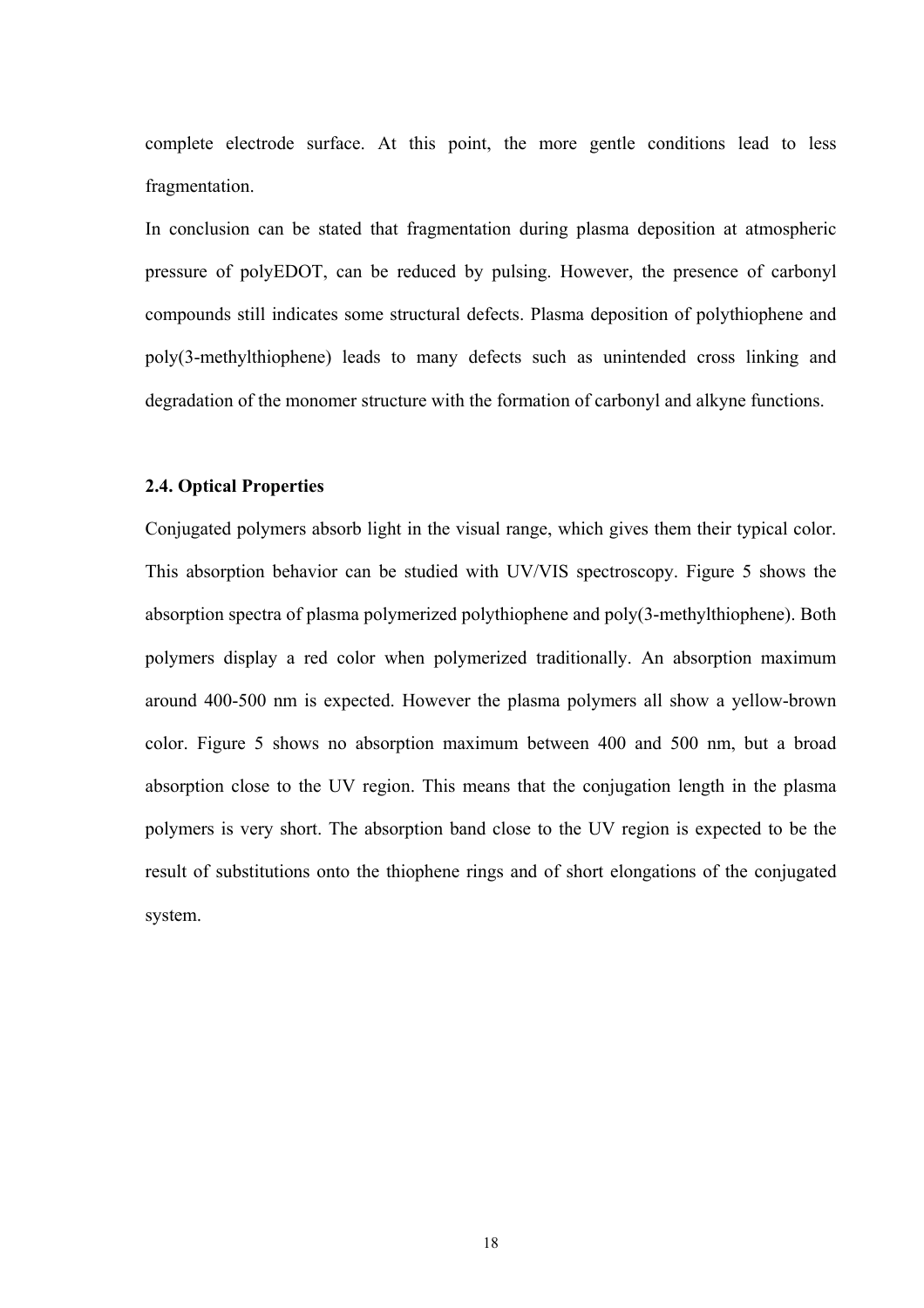

Figure 5: UV/VIS spectra of plasma polymerized polythiophene and poly(3 methylthiophene), deposited in two different carrier gasses: (A) polythiophene from a nitrogen plasma; (B) polythiophene from a nitrogen/oxygen plasma; (C) poly(3 methylthiophene) from a nitrogen plasma; (D) poly(3-methylthiophene) from a nitrogen/oxygen plasma.

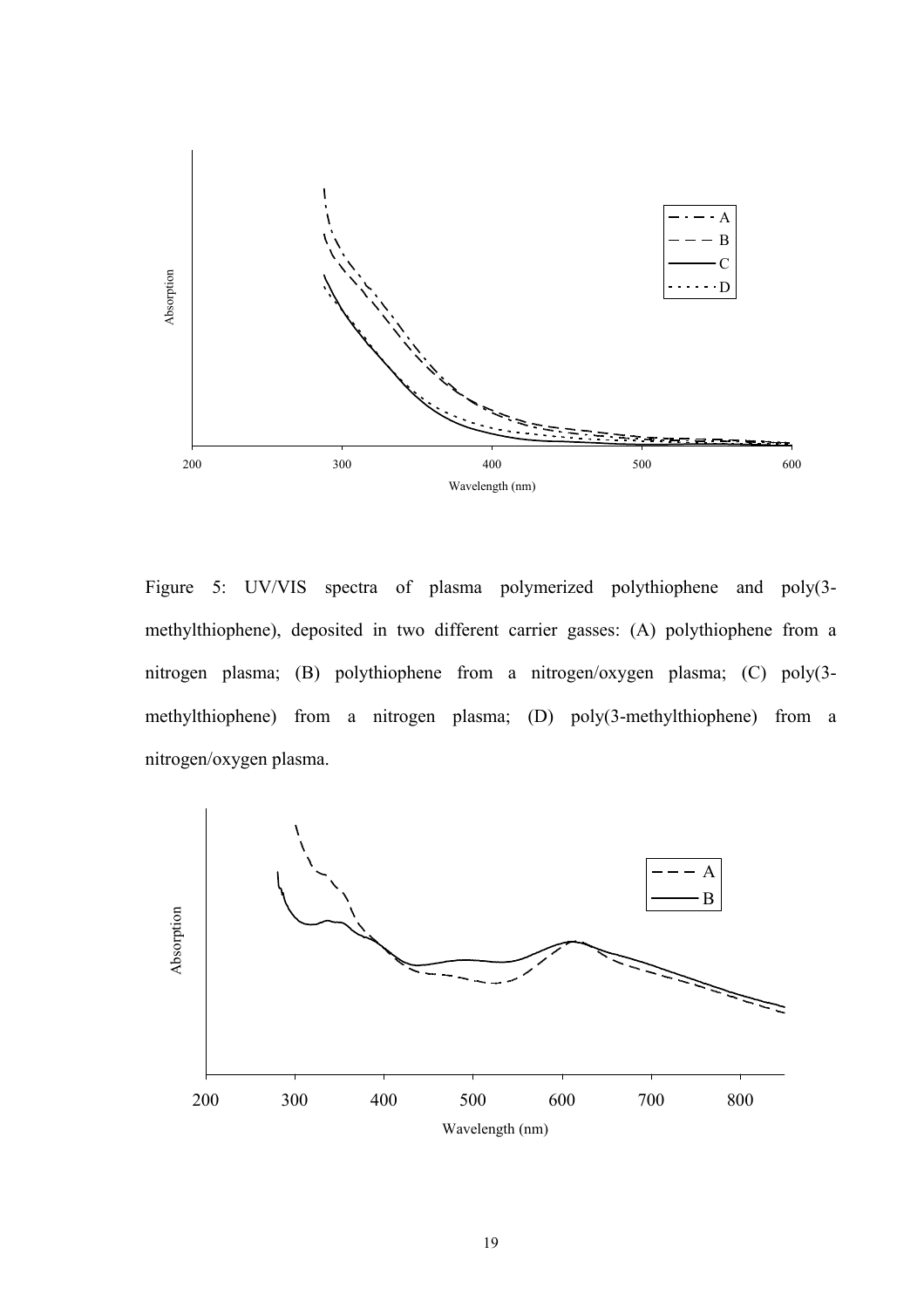Figure 6: UV/VIS spectra of plasma polymerized poly(3,4-ethylenedioxythiophene) deposited at two different distances from the gas inlet: (A) 5 cm; (B) 10 cm.

The absorption spectra of the plasma polymerized polyEDOT are shown in figure 6. When the sample is deposited at a distance of 10 cm from the gas inlet (figure 6B), the coating has a bleu color; which is also the color of traditionally synthesized polyEDOT. The absorption spectrum of the plasma polymer shows an absorption maximum at 600 nm which is the expected value for undoped polyEDOT. There's also an absorption band around 350 nm. This band is due to parts of the polymer that consists of smaller conjugation lengths. After all, as was already discussed in the former chapter, the polyEDOT is still partially fragmented. The plasma polyEDOT, deposited close to the gas inlet has a green-bleu color. Figure 6A shows that this sample has the same absorption bands as the sample that was deposited at a 10 cm distance from the gas inlet. However, the ratio of the absorption maxima at 350 to 600 nm, is larger, when the polymer is deposited close to the gas inlet. This means that there is more fragmentation and less conjugation in this case, which again confirms the results of the former chapter.

In conclusion can be stated that plasma depositions at atmospheric pressure of polyEDOT coatings show an absorption spectrum that is resembling the typical spectrum for these kind of polymers. This is an indication that an elongated conjugated system is formed during pulsed plasma deposition. Probably, it is formed during the off times.

#### **2.5. Conductivity**

Conjugated polymers can be turned into conducting polymers after doping. In this article, iodine vapour is used as a doping agent. The conductivity of the samples is determinated by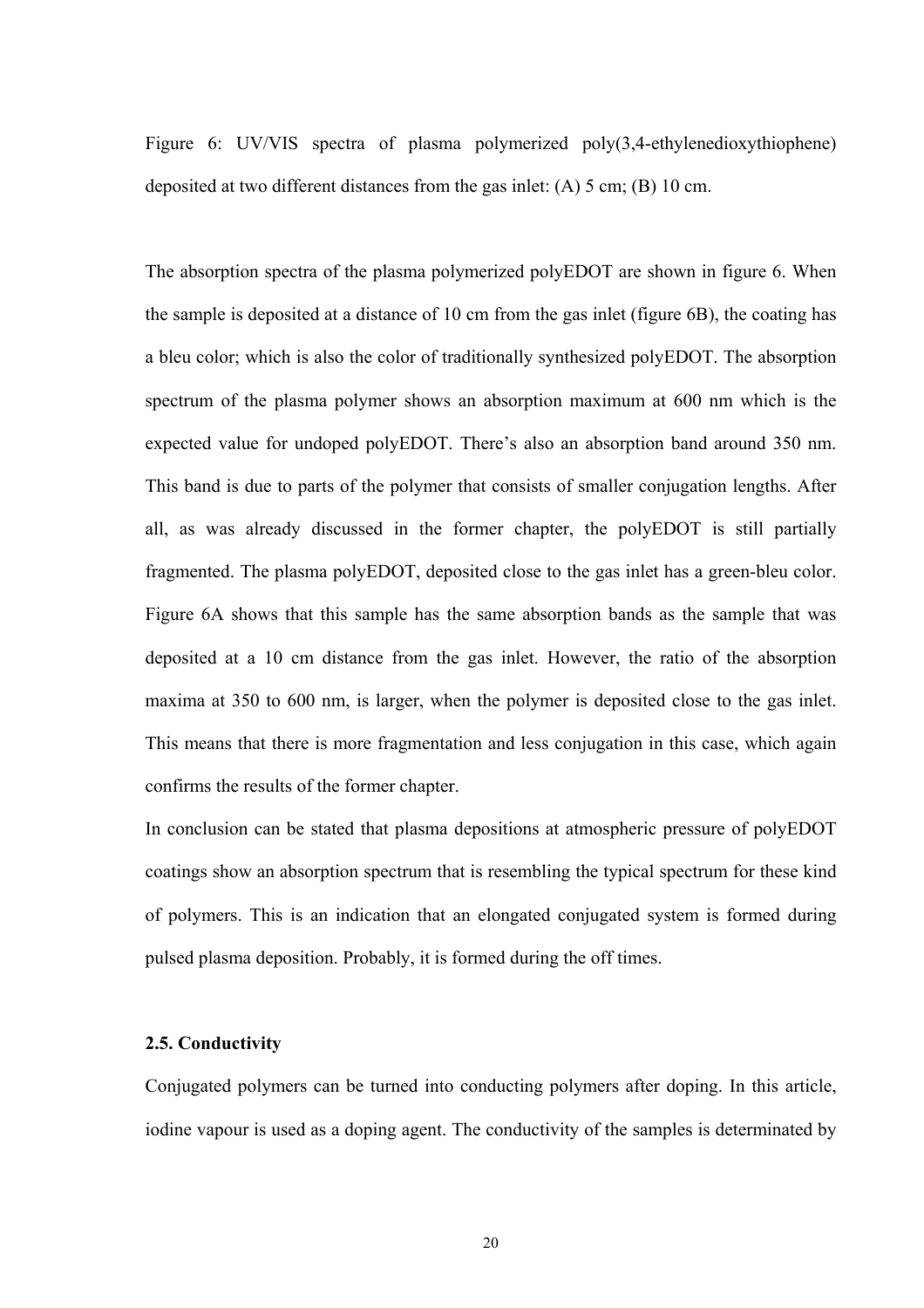measuring the resistance under normal circumstances (see experimental part), immediately after doping. The conductivity before and after doping is shown in table 7.

| $N^{\circ}$             | Monomer     | $Oxygen^{[a]}$ | Position <sup>[b]</sup> | Conductivit <sup>[c]</sup> | Conductivity <sup>[c]</sup> |
|-------------------------|-------------|----------------|-------------------------|----------------------------|-----------------------------|
|                         |             |                | (cm)                    | (undoped) (S/cm)           | (doped) (S/cm)              |
|                         | <b>Th</b>   |                | 5                       | $\langle 1x10^{-5}$        | $1,1x10-7$                  |
| $\overline{2}$          | Th          | $+$            | 5                       | $\langle 1x10^{-5}$        | $1,3x10^{-5}$               |
| 3                       | 3MeTh       |                | 5                       | $\langle 1x10^{-5}$        | $\langle 1x10^{-5}$         |
| $\overline{\mathbf{4}}$ | 3MeTh       | $+$            | 5                       | $\langle 1x10^{-5}$        | $< Ix10^{-5}$               |
| 5a                      | <b>EDOT</b> | $+$            | 5                       | $2,8x10^{-4}$              | $5,4x10^{4}$                |
| 5 <sub>b</sub>          | <b>EDOT</b> | $+$            | 10                      | $1,0x10^{2}$               | $1,8x10^{-3}$               |

Table 7. Conductivity of plasma polymerized thiophene derivatives

 $[a]$  (+) Oxygen is present in the carrier gas; (-) No oxygen in the carrier gas.

[b] The position of the sample on the electrode is presented as the distance from the gas inlet.

[c] Conductivities smaller than  $1x10^{-5}$  S/cm could not be measured with the equipment used.

Without doping, the plasma deposited polythiophene (1-2) and poly(3-methylthiophene) (3- 4) coatings act as an insulator. After doping with iodine vapour, the poly(3 methylthiophene) coating still does not show any (semi)conductive properties. High degree of fragmentation results in short conjugation lengths and bad conductive properties. The polythiophene coatings show better results after doping with iodine vapour. Conductivities in the range of  $10^{-4}$  to  $10^{-5}$  S/cm can be measured. When deposition occurs in a pure nitrogen plasma, conductivity is one order of magnitude higher. Addition of oxygen to the plasma results in the formation of ozone and oxygen radicals, which are able to break up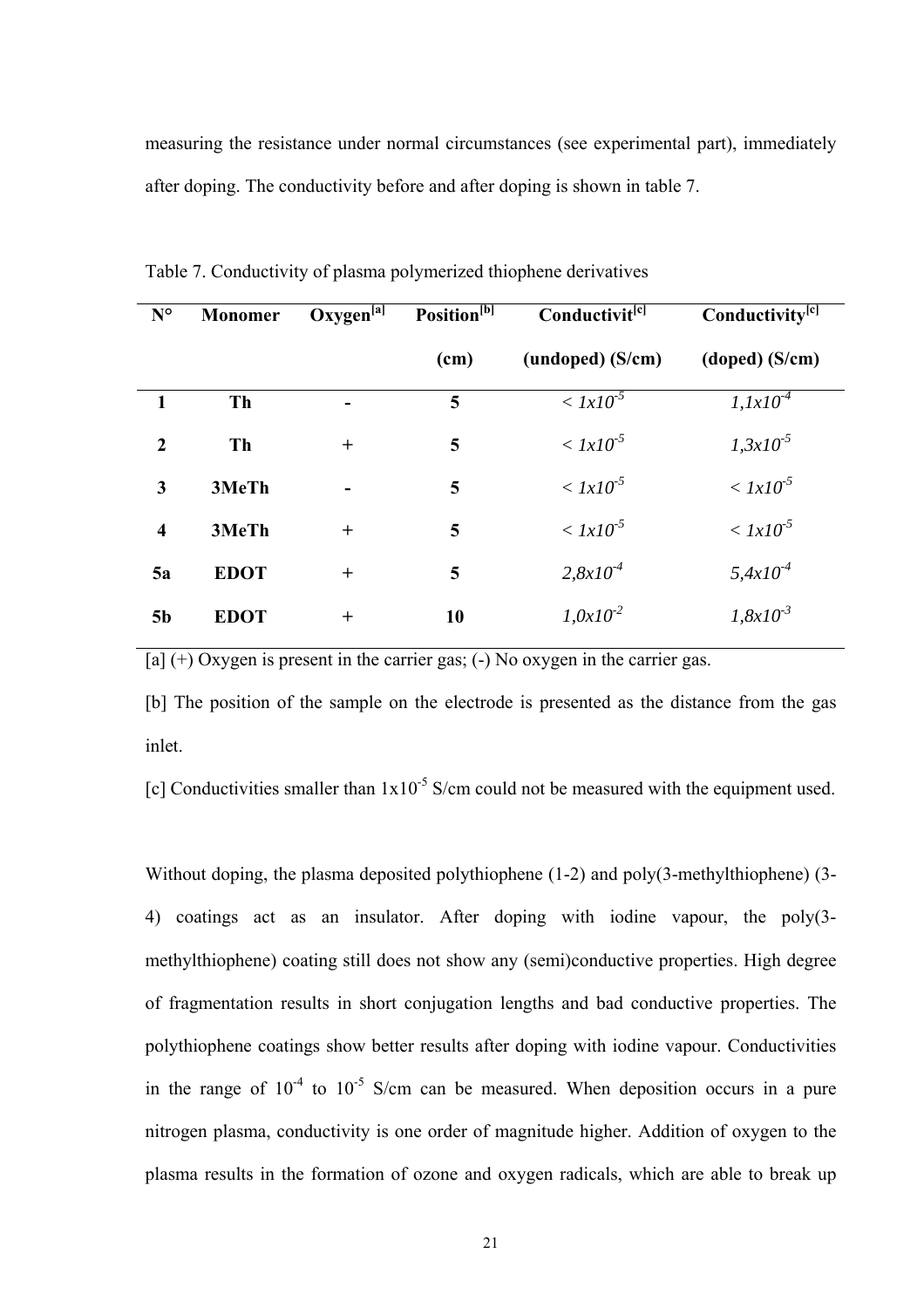double bonds. Breaking of double bonds causes a decrease in conjugation length, which leads to a decrease in conductivity. Although plasma depositions of polythiophene show some (semi)conductive properties, the degree of fragmentation is still high and results are not good. The low conductivity that is measured, might be caused by ion conductivity. Better results can be obtained by using the EDOT monomer.

PolyEDOT coatings are easily oxidized and are very stable in their oxidized state. For this reason they are already partially doped during the plasma reaction. Table 7 (5a-5b) shows that conductivities in the range of  $10^{-2}$  to  $10^{-4}$  can be measured without addition of any doping agent. Conductivity is two orders of magnitude higher for the sample deposited at a distance of 10 cm from the gas inlet. This result agrees well with the former hypothesis about fragmentation. Lower degree of fragmentation results in higher conductivity. To increase the conductivity of the plasma deposited polyEDOT, the coatings are doped in iodine vapour. The conductivity of the coating deposited close to the gas inlet, indeed increases. However, the coating that is deposited at 10 cm from the gas inlet, shows a decrease in conductivity. It is so far unclear why additional doping causes an actual decrease in conductivity. It may be possible that remaining radicals elongate the conjugated system and so are partially responsible for the measured conductivity. Doping may then cause a partial degradation of that conjugated system.

In conclusion can be stated that polyEDOT coatings, deposited in a plasma at atmospheric pressure have (semi)conductive properties. A conductivity of  $1x10^{-2}$  S/cm can be reached without dopant addition.

# **3. Conclusions**

Plasma deposition at atmospheric pressure of polythiophene and poly(3-methylthiophene) leads to many structural defects. High reactivity of the plasma and formation of ozone and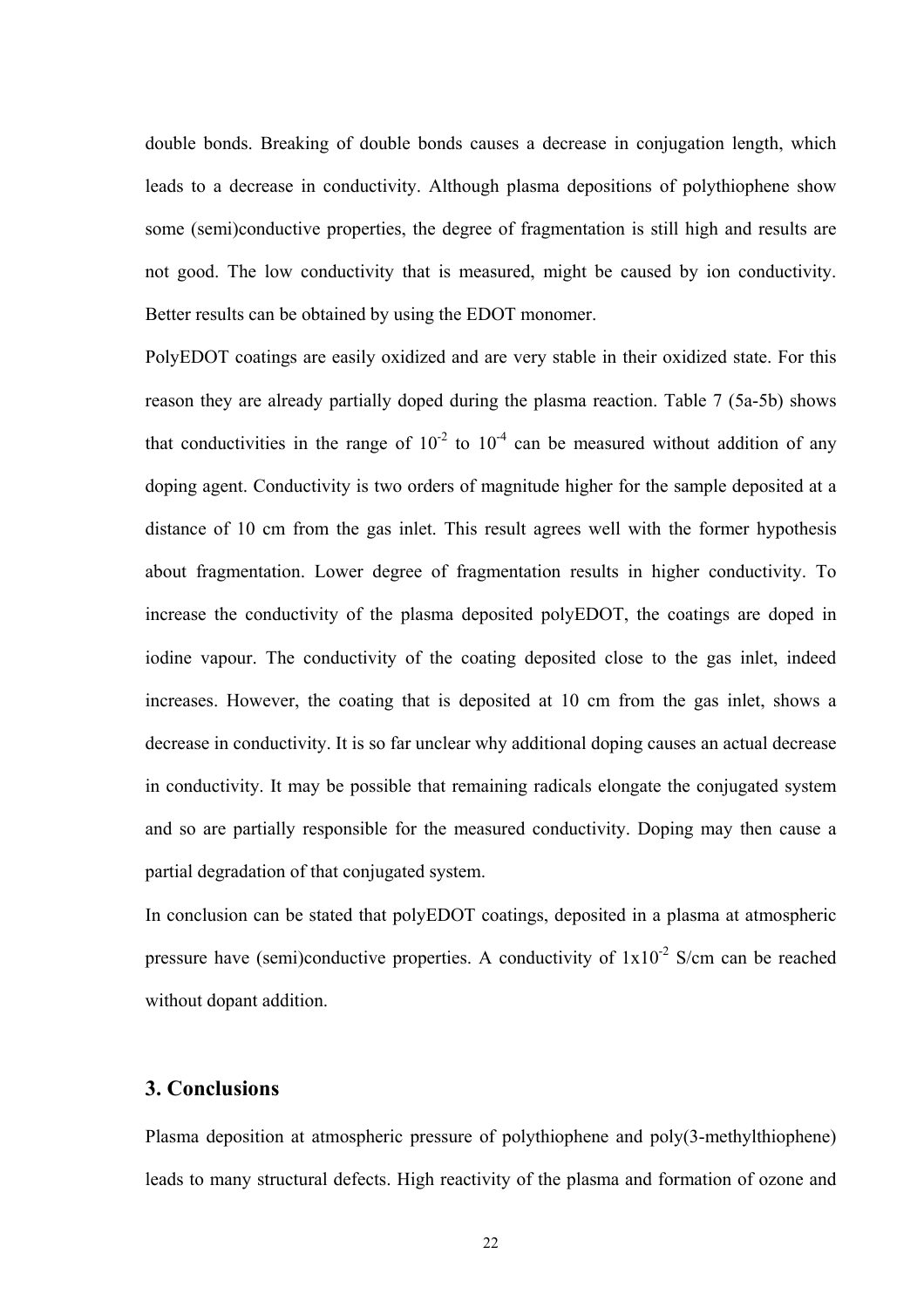oxygen radicals causes fragmentation with formation of carbonyl compounds and alkyne functions. The resulting coatings are highly cross linked. Although conductivities up to  $1x10^{-4}$  S/cm can be reached by plasma depositing polythiophene, it seems that no conjugated polymer is formed. The measured conductivity might be due to ion conductivity. Better results are accomplished with the deposition of polyEDOT. By using a pulsed plasma, structural defects can be reduced. The plasma deposited polyEDOT has a blue colour and an absorption band around 600 nm, which are clear indications of an elongated conjugated system. Conductivities up to  $1x10^{-2}$  S/cm can be reached without the use of a doping agent. It is so far unclear why doping causes a decrease in conductivity. Possibly, remaining radicals cause a degradation of the conjugated system.

### **4. Experimental Part**

#### **4.1. Materials**

The monomers used in this article are thiophene (99+%), 3-methylthiophene (98%) and 3,4 ethylenedioxythiophene. All monomers were purchased from Sigma Aldrich and were used as received. The dopant iodine (99.8%, ACS reagent) was also purchased from Sigma Aldrich and used without further purification.

#### **4.2. Plasma Deposition**

A schematic figure of the plasma reactor is depicted in figure 7. The plasma is generated with a dielectric barrier discharge between two horizontally placed electrodes. The lower electrode (A) is covered by a glass dielectric (B) of 5 mm thickness, while the upper electrode (C) is uncovered. A high ac voltage is used on the lower electrode. Power is supplied by an ENI DC power supply. With a MELEC switching unit the DC voltage is turned over in an ac voltage before it is transformed up to high voltage. By carefully tuning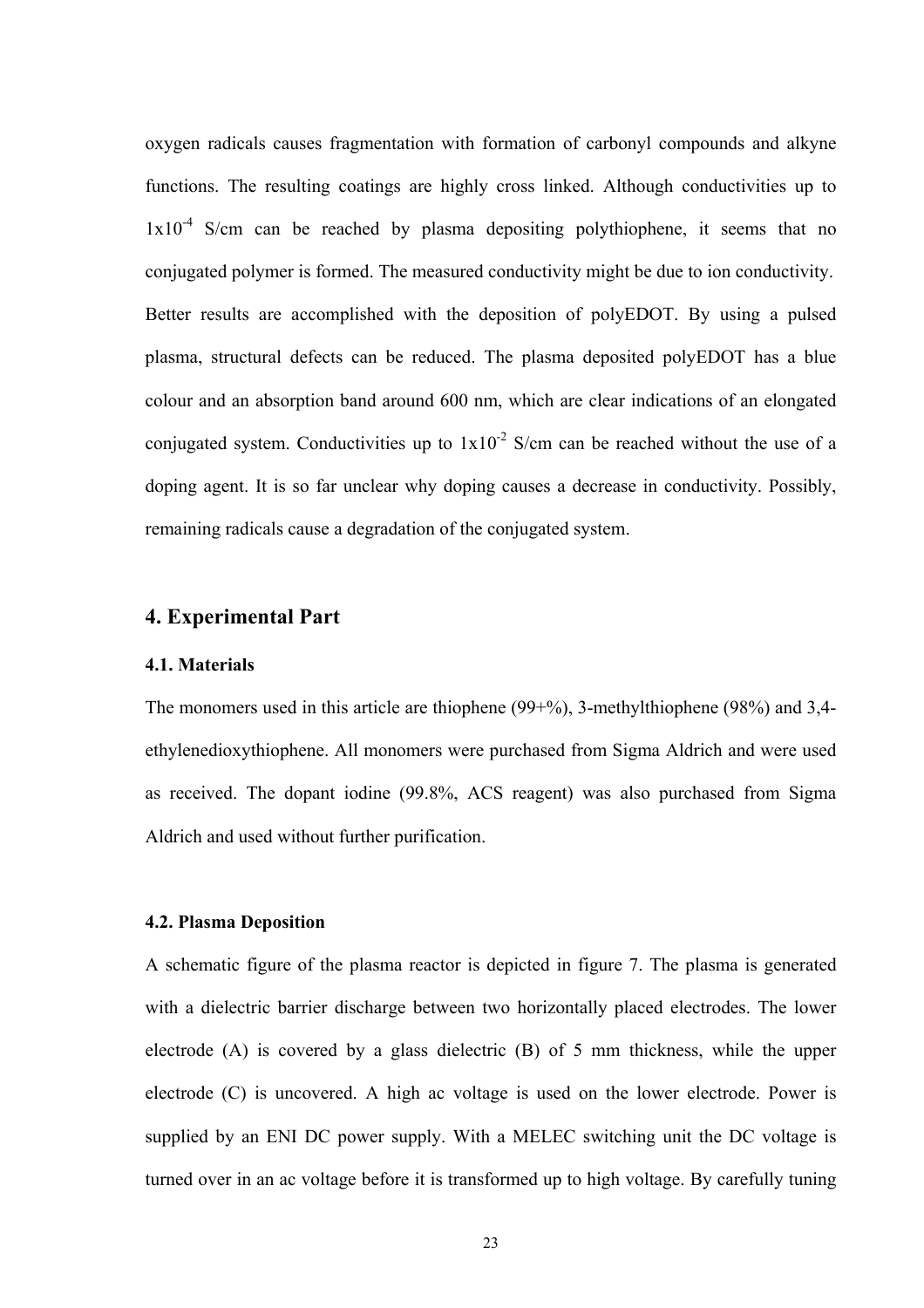the on and off times (dead time) of the switching unit, power losses can be minimized. However it is difficult to measure power losses in a filamentary discharge, the power loss is estimated to be 10 to 20%. The upper electrode is grounded. The gap (D) between the glass dielectric and the uncovered electrode is 1,5 mm. All reactions occurred at a fixed frequency of 1,5 kHz. The precursor was injected into the plasma as an aerosol, generated with an atomizer (E) at a 2 bar nitrogen pressure. The atomizer used, is a TSI constant output atomizer. Compressed gas is expanded through an orifice to form a high velocity jet. Liquid is drawn into the atomizing section through a vertical passage and is then atomized by the jet. By impact with the wall, opposite to the jet, large droplets are removed. The removed liquid is recirculated. With this system it is possible to create high aerosol concentrations (2 x 10<sup>6</sup> particles/cm<sup>3</sup>) with droplet diameters around 0.3  $\mu$ m. Before entering the plasma the aerosol is mixed with the carrier gas. The gas flow was adjusted with a mass flow controller (F). The coatings where deposited onto glass substrates which were placed onto the dielectric. Before deposition, the glass substrates were carefully cleaned with isopropyl alcohol in an ultrasonic bath.

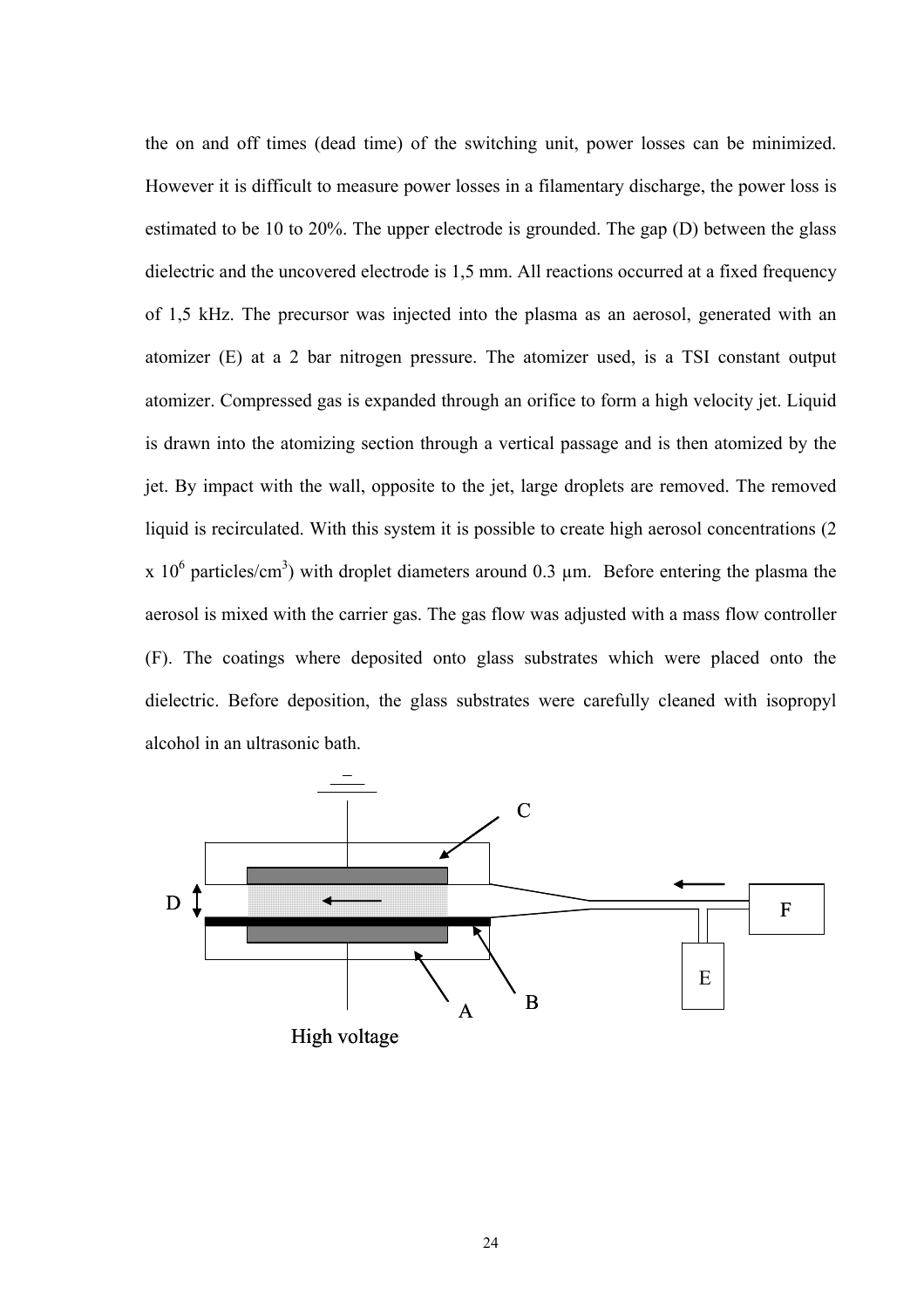Figure 7: A plasma reactor, containing: (A) a high voltage electrode, (B) a glass dielectric, (C) a grounded electrode, (D) an inter electrode gap, (E) an atomizer containing precursor, (F) a mass flow controller which controls the carrier gas flow.

## **4.3. Analytical Techniques**

The thickness of the plasma deposited coatings was measured with an UBM profilometer.

The composition of the plasma deposited coatings was studied with an x-ray photoelectron spectrometer (XPS) from Thermo with a theta probe.

The chemical structure of the plasma deposited coatings was studied with a Nexus Fourier transformed infrared spectrometer from Thermo. The samples were measured after scraping off the coating from the glass substrate and mixing it with potassium bromide. This mixture was pressed into a pellet with a pressure of 8 ton. The potassium bromide (99+, FTIR grade) was purchased from Sigma Aldrich and used after drying at 120°C. Spectra were obtained after measuring the %transmittance through the pellet and after subtraction of the nitrogen background. Analysis of the spectra was done with help of the book edited by D.H. Williams and I. Fleming<sup>[28]</sup>

The absorption of UV and visual light by the plasma deposited coatings was measured with a Lambda 900 UV/VIS/NIR spectrometer from Perkin Elmer.

The conductivity of the plasma deposited coatings was calculated from their resistance. First, two silver electrodes were coated onto the coating surface with silver paste. After drying, the coating was brought into a chamber with a constant humidity of 50% at 25°C. The resistance of the coating was measured with a Fluke 189 True RMS multimeter. Specific conductivity was calculated from these resistance measurements.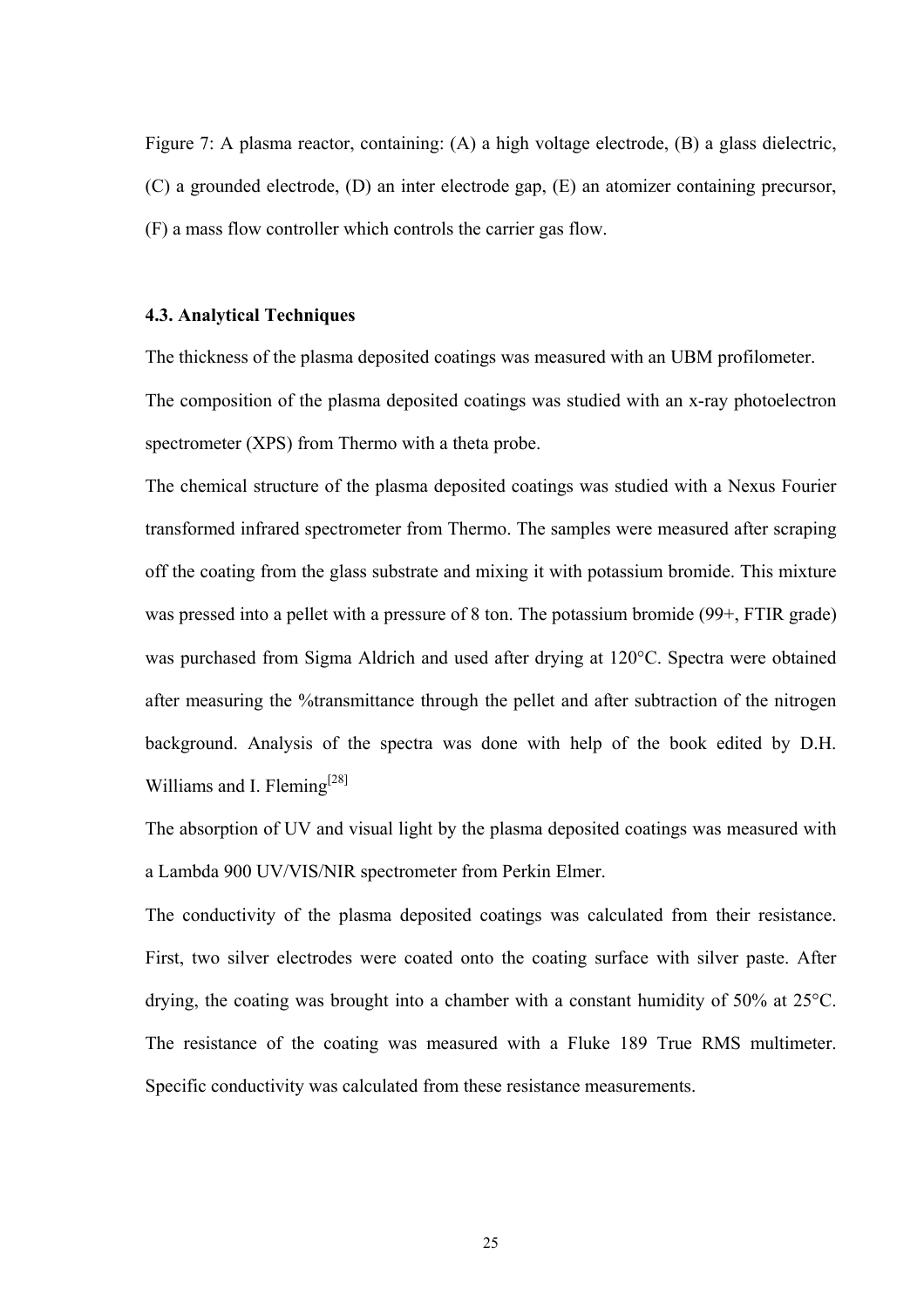- [1] H. Shirakawa, E. J. Louis, A. G. MacDiarmid, A. J. Heeger, Chem. Commun. **1977**, 578
- [2] A. Dodabalapur, Solid State Communications **1997**, 102, 259
- [3] R. E. Martin, F. Geneste, A. B. Holmes, Comptes Rendus de l' Académie des Sciences - Series IV - Physics **2000**, 1, 447
- [4] V. Saxena, B. D. Malhotra, Current Applied Physics **2003**, 3, 293
- [5] D. Natali, M. Sampietro, Nuclear Instruments and Methods in Physics Research Section A **2003**, 512, 419
- [6] B. Adhikari, S. Majumdar, Progress in Polymer Science **2004**, 29, 699
- [7] J.-M. Nunzi, Comptes Rendus Physique **2002**, 3, 523
- [8] P. Zarras, N. Anderson, C. Webber, D. J. Irvin, J. A. Irvin, A. Guenthner, J. D. Stenger-Smith, Radiation Physics and Chemistry **2003**, 68, 387
- [9] A. Pron, P. Rannou, Progress in Polymer Science **2002**, 27, 135
- [10] K. Gurunathan, A. V. Murugan, R. Marimuthu, U. P. Mulik, D. P. Amalnerkar, Materials Chemistry and Physics **1999**, 61, 173
- [11] D. H. Shin, S. D. Lee, K. P. Lee, S. Y. Park, D. H. Choi, N. Kim, Synthetic Metals **1995**, 71, 2263
- [12] M. S. Silverstein, I. Visoly-Fisher, Polymer **2002**, 43, 11
- [13] M. C. Kim, S. H. Cho, J. G. Han, B. Y. Hong, Y. J. Kim, S. H. Yang, J. H. Boo, Surface & Coatings Technology **2003**, 169, 595
- [14] J. Wang, K. G. Neoh, E. T. Kang, Thin Solid Films **2004**, 446, 205
- [15] Y.-J. Yu, J.-G. Kim, J.-H. Boo, Journal of Materials Science Letters **2002**, 21, 951
- [16] L. M. H. Groenewoud, G. H. M. Engbers, J. Feijen, Langmuir **2003**, 19, 1368